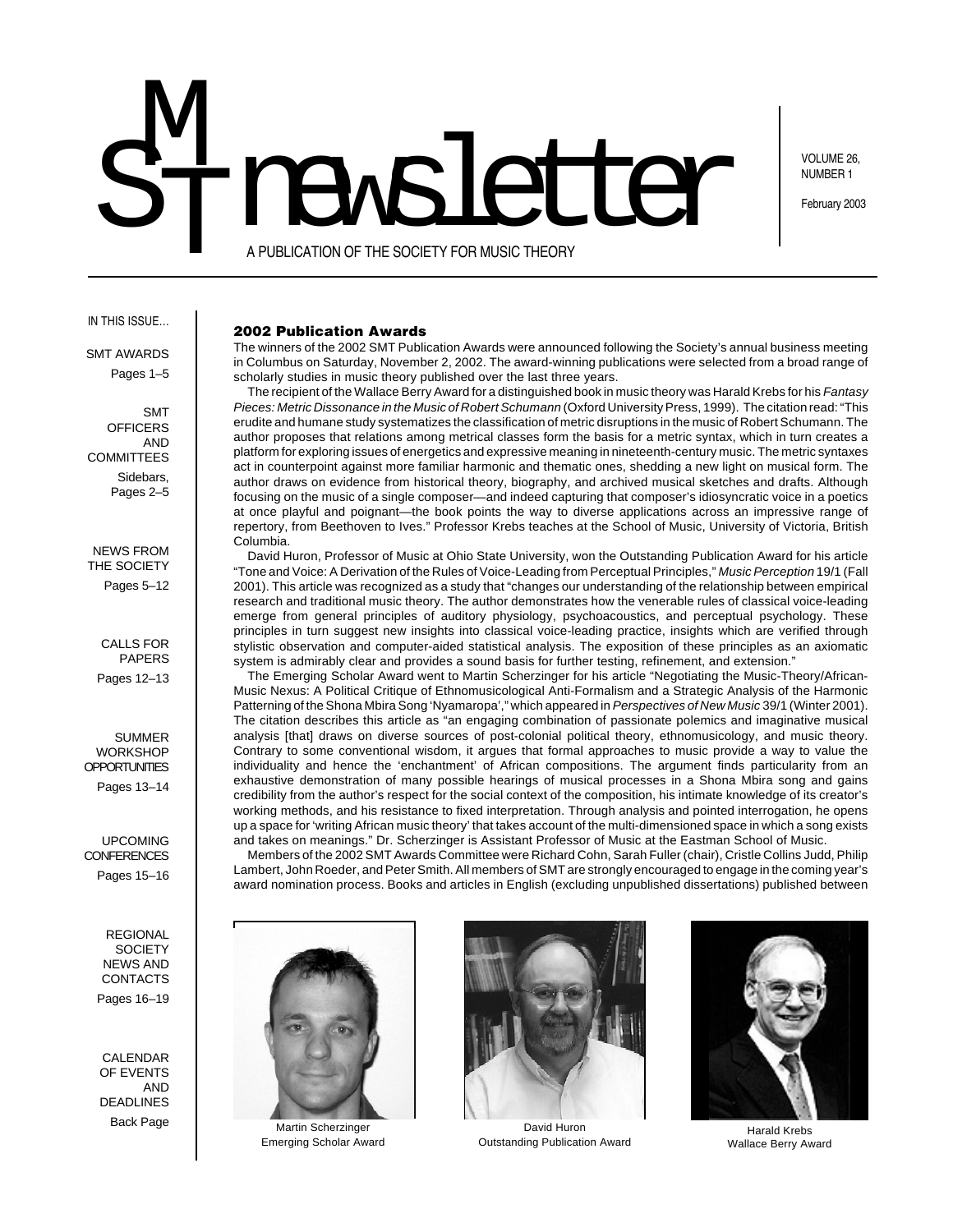# **SOCIETY FOR MUSIC THEORY 2003 Executive Board**

Elizabeth West Marvin President, 2003 Eastman School of Music 26 Gibbs Street Rochester, NY 14604 <bmarvin@esm.rochester.edu>

Joel Lester President-Elect Mannes College of Music <lesterj@newschool.edu>

William Caplin Vice President, 2003 Faculty of Music McGill University 555 Sherbrooke Street West Montreal, QC H3A 1E3 Canada <caplin@music.mcgill.ca>

Gretchen Horlacher Secretary, 2004 School of Music Indiana University Bloomington, IN 47405 <ghorlach@indiana.edu>

Claire Boge

Treasurer, 2006 School of Fine Arts Miami University Oxford, Ohio 45056 <bogecl@muohio.edu>

Brian Hyer, 2003 University of Wisconsin–Madison Justin London, 2003 Carleton College Peter Kaminsky, 2004 University of Connecticut Lawrence Zbikowski, 2004 University of Chicago Kofi Agawu, 2005 Princeton University Lynne Rogers, 2005 Oberlin Conservatory of Music

The Society for Music Theory publishes the SMT Newsletter in mid-February and August, with respective submission deadlines of December 1 and June 1.

Send materials at any time to: Mary I. Arlin, Editor, SMT Newsletter School of Music Ithaca College Ithaca, NY 14850-7240 fax: (607) 274-1727 <arlin@ithaca.edu>

January 2000 and December 2002 are eligible for the 2003 awards. A nomination form that includes full eligibility guidelines is enclosed with this edition of the SMT Newsletter. Nominations can be made at <http://societymusictheory.org/smt/nominate.html>, or via a link from the SMT homepage, or by postal mail. All nominations must be received on or before April 1, 2003. Nominations sent by ordinary mail should be directed to Richard Cohn, Chair SMT Awards Committee, Department of Music, University of Chicago, 1010 E. 59th Street, Chicago, IL 60637; fax: (773) 753-0558.

# **Honorary Lifetime Membership Awards**

As part of its twenty-fifth anniversary celebration in Columbus,the Society awarded Honorary Lifetime Memberships to three of its long-time and accomplished members: John Clough, Richmond Browne, and Mary Wennerstrom.

**John Clough**. Charles Smith read the following citation for John Clough on behalf of the Society: "Let me begin with a short pop-quiz. How many people here remember or know who wrote the very first article in the very first issue of the Journal of Music Theory? Let's see a show of hands.... It was my old friend, mentor, and colleague, John Clough. The article was 'The Leading Tone in Direct Chromaticism: From Renaissance to Baroque.' I don't know if John regards this paper as one of his best efforts (who here feels all that positively about stuff written decades ago?). Nonetheless, it was a distinguished beginning for that distinguished journal and marked the entrance into the field of music theory of one of its brightest lights and deepest thinkers. We had hoped that John would be able to be here to receive the award in person, so that I could embarrass him publicly by reciting his accomplishments and virtues at great length. Unfortunately, John was not able to do so.

"Let me just say that the society honors John Clough for the way that he has transformed music theory—not single-handedly (because none of us works alone), but essentially and irreversibly. His contributions to diatonic set theory have revolutionized the way we think of the basic elements of tonal music, both in his prize-winning article (co-written with his longtime math-buddy Jack Douthett) and in a dizzyingly long list of other publications. Clough popularized expressions like 'maximally even' and 'cardinality equals variety' that are now indispensable parts of how the best theorists grapple with tonality and post-tonality. The three Buffalo Symposia on neo-Riemannian transformations, with invited scholars from all over the world, were John's, both in conception and execution; they reflected his commitment to and excitement about this emerging field—surely the most exciting new way of thinking about music to come along in decades. John's efforts have given us all much from which to learn and profit; David Lewin and Rick Cohn may have been the biological parents of transformational theory, but John was, indisputably, its midwife.

"Through all of John Clough's work, from its leading-tone beginnings to its neo-Riemannian present, we see a persistent refusal to espouse any theoretical orthodoxies; he remains a thoroughgoing skeptic about all clubs of any kind, especially those that seem to exist mainly for the purpose of excluding the uninitiated from their ranks. We also see an astonishing commitment to precision and rigor—not least in his lifelong fascination with the interaction between music and mathematics. I hope everyone here realizes that John turned to math not to avoid talking about music, but to say things about music that could not be said as precisely and effectively without the mathematical apparatus he developed. And in the process he created some theoretical structures of great elegance and beauty—surely objects worthy of aesthetic appreciation and study in their own right.

"The society also honors John Clough for his distinguished service to the society, not least in his capacity of editor of volumes 8 through 10 of Music Theory Spectrum—one of the most proactive and imaginative editors that journal has yet had. John was invited several times to stand as a candidate for President of SMT, and no doubt would have been elected and would have served as a first-rate executive, but he always declined to run, just as he always refused to be considered as a department chair at Buffalo. John has served us all in many other ways; I think he simply feared that his health and his integrity would not survive the stress of either job.

"As far as his integrity is concerned, I don't think he should have worried, because l know no one with as fine and deep a sense of justice and fair play as John. That is why I would like today to honor John Clough personally, as well as professionally. I have been a Clough colleague at Buffalo for over 15 years. Of course, we all value the colleagues that pull their professional weight, and John certainly has done that. The transformational landscape of the next generation is populated with his theoretical progeny—Buffalo and Michigan students he has advised, others he has assisted, and many others he has encouraged. But John's real importance to those who know him well is his profound and all encompassing integrity. In dealing with students, colleagues, and administrators, he has the lowest threshold for claptrap of anyone I've ever known. He never spouts it, and he can cut through it like a hot knife through butter. All of his colleagues know that John will never play favorites, and he will never unfairly advocate his own interests above those of the department, or the society, or whatever community in which he works. His students have known it for years, and love him for it; he is known by them simply as 'Papa Clough.' That says it all. He has been a father figure as well as friend to me for years, and I suspect I'm not alone in that.

"Sadly, after a long and distinguished teaching career at Oberlin and at Michigan, and, for the last 20 years, at Buffalo, holding the oldest fully-endowed chair of music theory in the U.S.,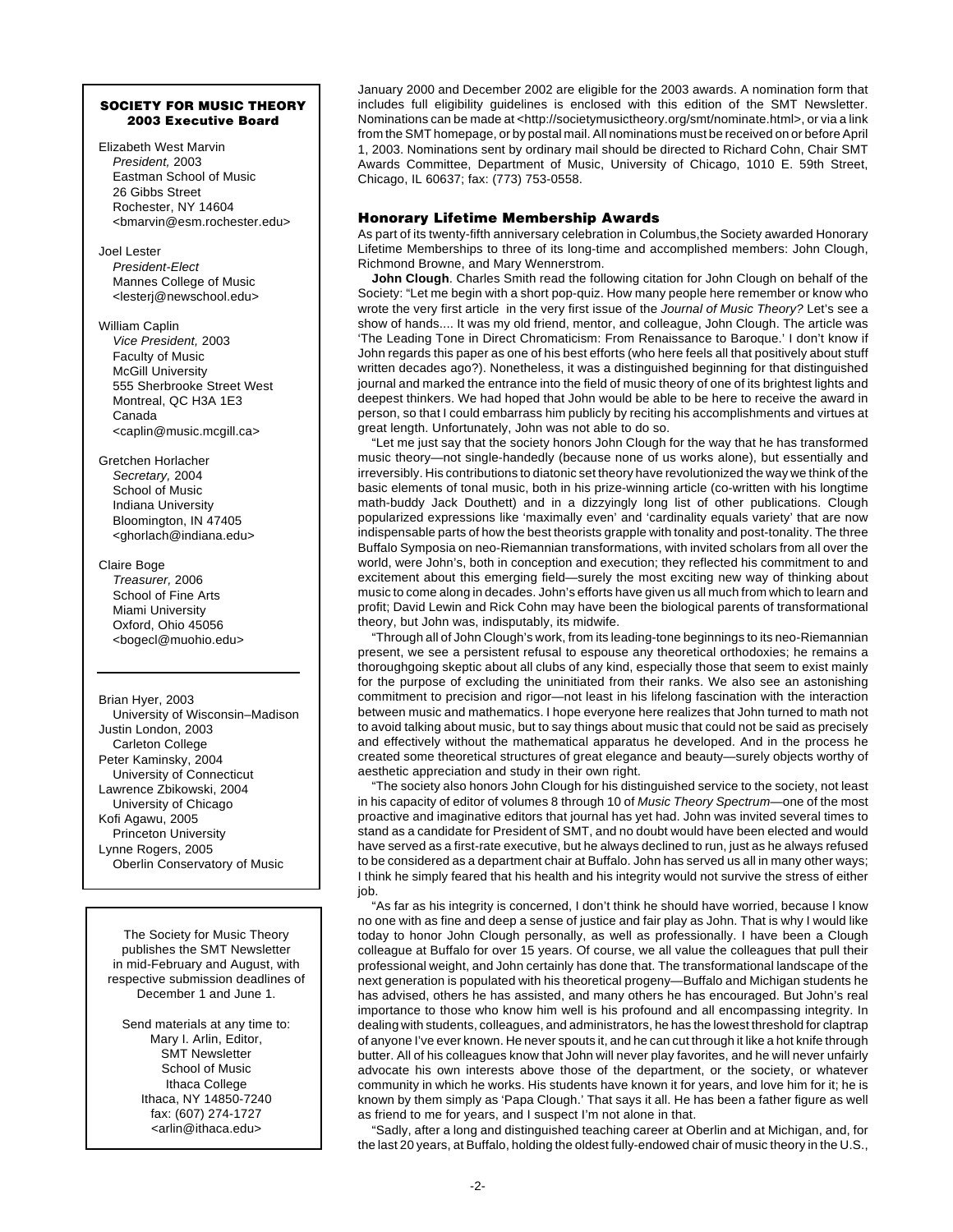John Clough is retiring. It had to come sometime, I suppose; UB's theory program will never be the same. Let us honor him this evening, and wish him well—as one of the great music theorists of our day."

**Richmond Browne**. Walter Everett read the following citation: "I met Richmond Browne in my first days as a doctoral student in 1980. It was an excellent time to join his classes, as by then he'd perfected his best jokes! Richmond's playful attitude led him, as a composer, to seek aleatoric participation with performer and audience member alike, and, as a performer, to concentrate on jazz piano. The joy in music as a cognitive game is central; whenever I discuss a passage with my students in terms of a gambit, a bluff, a trade-off, or a parlor trick, it's Richmond's voice coming through. In his words, 'A native speaker of tonality is playing an intricate game of continuously interpreting partial information.' And I think this comes through in all his discussions of the interpenetration of patterning, the theatrical side of acting tonally, and the comparisons of tonal events that take advantage of the system's 'built-in and unavoidable incommensurabilities.'

"I used to love to relax in Richmond and Sandy's home, the gathering spot each Thanksgiving of all grad-student orphans for a good meal and a game of Fictionary, perhaps the ultimate in bluffing word games. Thinking back on what Richmond has expressed as his proudest moments and affiliations brings me first to his son Jonathan, who discovered as a preschooler the role of the half-step in diatonic disambiguation; second to the early work of the Michigan Music Theory Society and its publication of In Theory Only, begun in 1975 with twelve issues a year packed with articles often spun out of his seminars; third to his first doctoral advisees Charles Smith, Marion Guck, Marianne Kielian-Gilbert, and Ed Hantz; and fourth to his central role in the founding of SMT. As a mentor, Richmond promoted speculative theorizing, critical readings, and all-round free will, rather than any favorite doctrines or repertoires. As he said of teaching composition in a 1969 panel, 'What can we teach, what can we give the students? I think it has to do with reminding students, no matter what our subject, of the universal nature of creativity. . . . Our task is to devise ways of making them believe they do have it, to find it in themselves, to work with it.' Adapting words from his preface to the book, Music Theory: Special Topics, Richmond always promoted 'a [great] diversity of topic and [wide] range of investigative method.' In fact, the Index of Music Theory, a huge bibliography he supervised in 1978, effectively marks the happy demise of the theorist who could have pretended to have read everything published in the field.

"Richmond has always been an organizer, a chronicler, the archivist, and the keeper of the flame. He was instrumental in the creation of the American Society of University Composers, for which group he served as board member and in other offices for a solid decade beginning with its first conference in 1967. When the composers and musicologists on the Michigan faculty declared in the early '70s that they were too busy to teach theory—then widely regarded only as an obligatory and rudimentary support mechanism—Richmond and his colleagues took political advantage and built a theory department, a degree program—a development that he and his peers were to apply on a national scale in the face of the same sort of void. As those throughout the country who practiced their devotions to all things theoretical became progressively dissatisfied with the limited opportunities for sharing their work afforded at existing national meetings, Richmond—always the organizer of panels and plenary sessions that kept the prospect of music theory as an independent discipline on the front burner—was chair of a steering committee for discussions in Iowa City in 1975 that culminated in the first national theory conferences in Boston in 1976 (for which meeting he chaired the program committee) and the second in Evanston in 1977 (for which he served as program committee member). Later in 1977, the Society for Music Theory was incorporated with Richmond Browne elected as its first Secretary, a position that had him undertake our first membership campaign and conference publicity. And so we all have much for which to thank him.

"Of Boston in 1976, Allen Forte quipped, 'Prominent at that meeting were the composertheorist and the teacher-theorist. Very much in the background was the theorist-theorist.' In the lead article of the first issue of ITO, Charles Smith wrote, 'It is only within the present student generation that one finds a large hard-core body of musicians who consider



John Clough Honorary Lifetime Award



Richmond Browne Honorary Lifetime Award

# **SOCIETY FOR MUSIC THEORY 2003 Committees**

# **Publications Committee**

Martha Hyde, chair Mary I. Arlin Richard Bass Nicola Dibben Cynthia Folio Daniel Harrison Tim Koozin William Lake

# **Program Committee**

Walter Everett, chair Jonathan Bernard Norman Carey John Covach Ellie Hisama Larry Zbikowski Elizabeth West Marvin, ex officio

### **Publication Awards Committee**

Richard Cohn, chair Cristle Collins Judd Harald Krebs Phil Lambert John Roeder Martin Scherzinger

### **2003 Nominating Committee**

Marianne Kielian-Gilbert, chair Poundie Burstein Richard Hermann

### **Committee on the Status of Women**

Janna Saslaw, chair Teresa Davidian Patricia Hall Jean Hellner Shaugn O'Donnell Laurel Parsons Matthew Shaftel Nancy Rogers Leigh VanHandel

### **Publications Subvention Committee**

William Caplin, chair Kofi Agawu Richard Bass Cynthia Folio Martha Hyde

# **Membership Committee**

Joseph Kraus, chair Jane Clendinning Gretchen Horlacher Peter Kaminsky Nancy Rao Janna Saslaw

### **Committee on Diversity**

Nancy Rao, chair Frederick Bashour Matthew Bribitzer-Stull Jocelyn Neal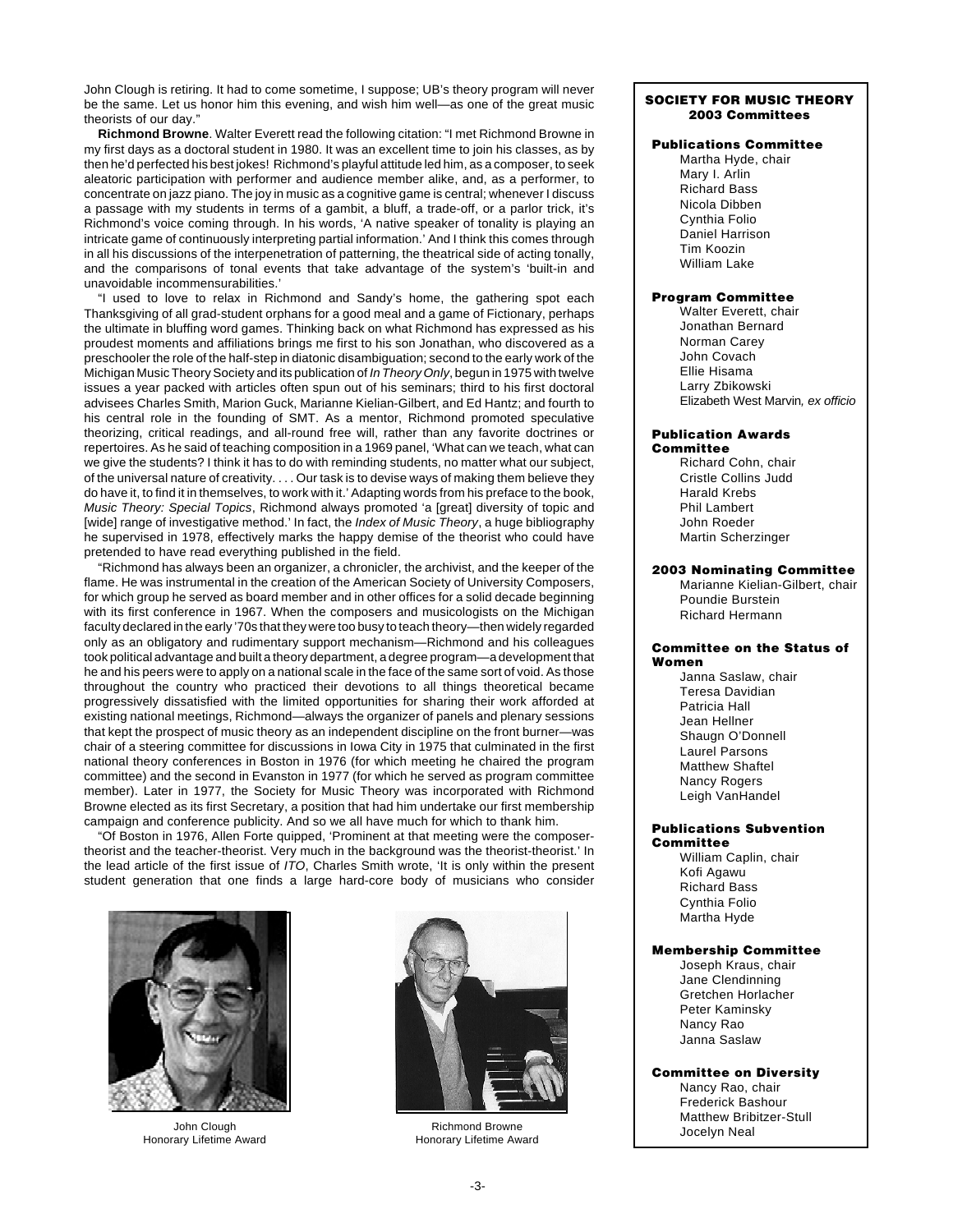### **SOCIETY FOR MUSIC THEORY 2003 Committees, continued**

David Pacun John Rahn Sevin H. Yaraman

### **Committee on Professional Development**

Jane Clendinning, chair Steven Bruns Beth Crafton John Cuciurean Christopher Hasty Anne Hawkins Joel Phillips Todd Wildman Robert Zierolf

# **Networking Committee**

Eric Isaacson, chair Alexander Brinkman Michael Buchler Nora Engebretson Tim Koozin Robert Kosovsky Panos Mavromatis Jay Rahn Ciro Scotto Leigh VanHandel Brent Yorgason Elizabeth Marvin, ex officio Martha Hyde, ex officio

### **Editors**

Daniel Harrison, Editor Music Theory Spectrum Brian Hyer, Reviews Editor Music Theory Spectrum Tim Koozin, Editor Music Theory Online Jack Boss, Reviews Editor Music Theory Online Mary I. Arlin, Editor SMT Newsletter

### **Spectrum Editorial Board**

Brian Alegant Richard Bass Michael Cherlin Joseph Dubiel Cynthia Folio Nadine Hubbs Harald Krebs Justin London Jay Rahn Frank Samarotto David Smyth

# **Music Theory Online Editorial Board**

Nicola Dibben Ichiro Fujinaga Robert Hatten Julian Hook Andrew Mead Jay Rahn John Snyder

themselves first and foremost theorists.' It is largely for his leading role in making this change come to pass that Richmond Browne is receiving this well-deserved award this evening."

**Mary Wennerstrom**. Robert Hatten read this citation: "It is a special pleasure to offer this acknowledgment of Mary Wennerstrom's service to the Society and the field of music theory on the occasion of her being honored with a lifetime membership. I doubt we can fully appreciate her hard work as Treasurer for fourteen years running—processing thousands of checks from members and providing the yearly books for all the transactions of our fledgling society. It is no wonder that the society grew so successfully with Mary and Richmond providing continuity over more than the first decade of its life. Perhaps they should be given honorary parenting awards! Mary's recent service to the society includes the committee for professional development and, this year, the program committee.

"On a personal note, I have Mary to thank for my becoming a music theorist. The time she devoted to two independent studies when I was still on my masters in piano at Indiana back in the mid-seventies included three weeks working our way through The Structure of Atonal Music when it had just appeared. And her course on variation form and procedures was a revelation.

"Mary helped design the Integrative Program for Indiana's undergraduates, an innovative curriculum that combined literature and theory in chronological order. This five-term sequence was both creative and ambitious in its assumption of the musicology faculty's role in early undergraduate education. Graduate students received invaluable training teaching sections under the guidance of master teachers, and Mary published an important article describing the curriculum. Indeed, Mary's role in promoting the scholarship and practice of pedagogy has been foundational for the society as well as the field. Those who are fortunate to study theory pedagogy with Mary receive a practical grounding in teaching philosophies and strategies, their history and embodiment in current teaching materials, and ways to adapt one's approach to meet the needs and constraints of a wide range of theory programs.

"During my student days at Indiana, the blending of theory and history was also reflected in four chronological styles courses at the graduate level. You'll never guess who taught the styles course in early music—from chant to motet, Mary was the most organized and efficient and demanding teacher you could imagine, and I discovered Ockeghem and Willaert through her guidance.

'Mary's lifelong interest in the pedagogy of form covers all periods, and her Anthology of Musical Structure and Style from 1983 reflects it. Of course, most of you know Mary through her work in twentieth-century music and its pedagogy: from her dissertation-based chapter on form in Aspects of Twentieth-Century Music to the superb Anthology of Twentieth-Century Music which appeared in 1969 and was revised in 1988—an anthology that we hope will never go out of print!

"Doctoral students fortunate enough to have had Mary on their dissertation committee know that she brings an incredible ear to evaluate their claims, a sharp eye to check their writing, and a penetrating intelligence to weigh the logic of their arguments. Her thoroughness, and the devotion from which it springs, never cease to amaze me.

"How many times have I seen Mary involved with students in extended office hours, working late to put course materials together, and then meeting her husband Leonard to attend a concert that night. Or incorporating repertoire to coordinate with a special performance at the school. Or coaching young composers and conductors to perform works in her twentiethcentury undergraduate class. In every course she teaches, Mary goes out of her way to reach even the weakest students with her caring and concern. Who can resist her enthusiasm for music, her delight in life, her infectious laugh? The consummate teacher, Mary was awarded the President's Distinguished Teaching Award at Indiana University.

"All of this while serving as chair of the music theory department at Indiana University, where she guided the largest undergraduate program in the country, assigning all the teaching assistants and overseeing all the auditions and interviews each year. Her efforts have helped to shape the musicianship of many of the best performers today, as well as a whole generation of grateful theorists. Mary recently stepped down as chair, only to step up as Associate Dean



Mary Wennerstrom Honorary Lifetime Award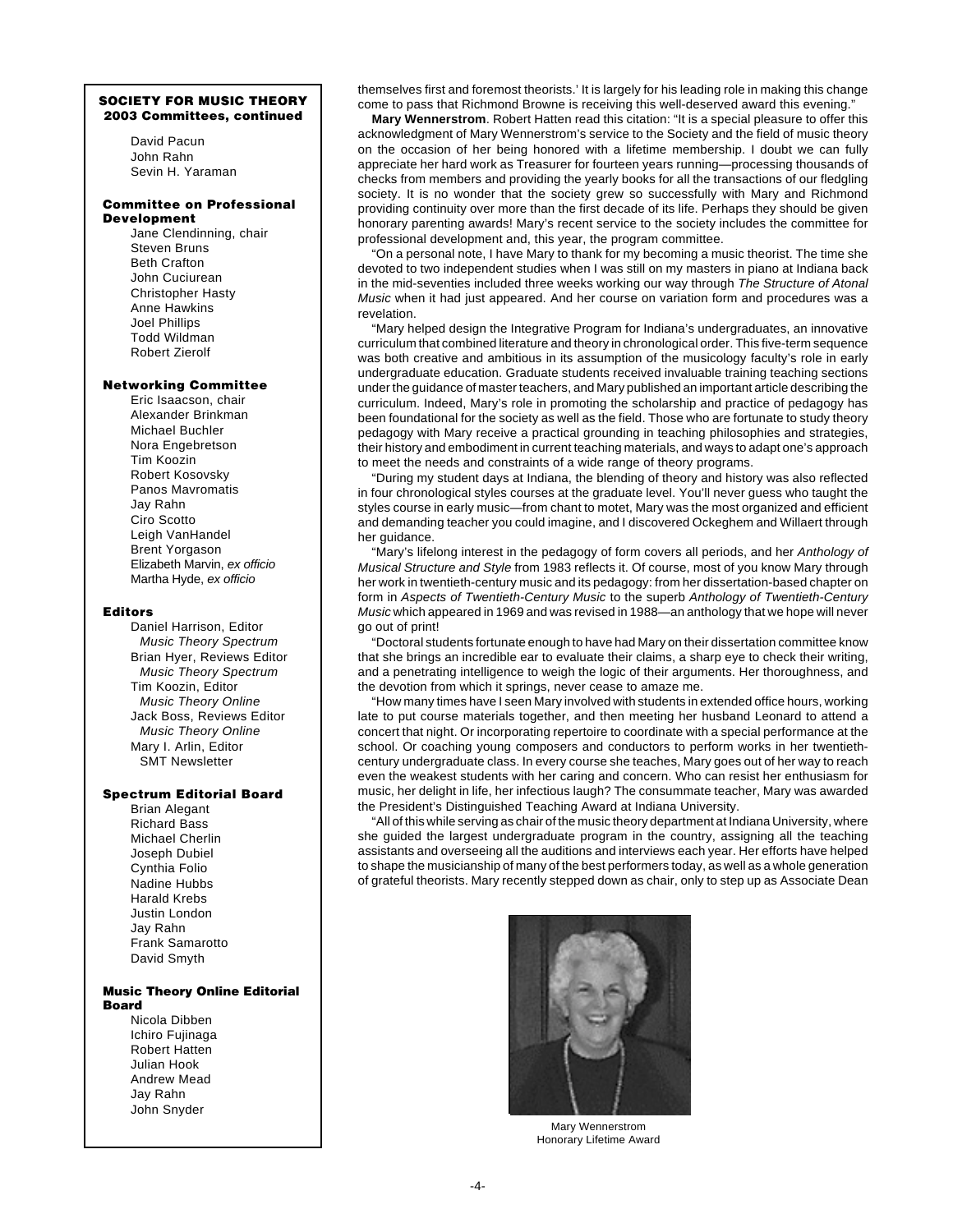of Instruction for the School of Music—a natural development, given her extraordinary involvement in all aspects of the school's curriculum and academic life. Fortunately for her students and the school, she will continue to teach one course each term. Having been her student over twenty years ago, I am honored to be her colleague and privileged to reflect on the many ways she has helped shape my understanding of music theory scholarship and pedagogy.

"Mary, on behalf of all those whose lives you have changed and who could offer equally glowing testimonials, let me simply say that you have been a beloved mentor and role model. And on behalf of an appreciative society, I offer our deepest gratitude."

# **NEWS FROM THE SOCIETY**

# **From the President**

This column marks the halfway point in my term as President. I am so appreciative day after day—as I make post-conference committee appointments—of the good work done by so many volunteers on behalf of our Society. It is hard for the membership to imagine the work that goes on "behind the scenes" in mounting a successful conference like the one we just held in Columbus. My thanks to Lora Dobos, Program Committee Chair, and to Burdette Green, Local Arrangements Chair, and to the members of their committees. I also want to acknowledge and thank Vicky Long and Robert Judd—Executive Directors of SMT and AMS, respectively for their tireless hours before and during the conference. Finally, special thanks go to Don Gibson, Director of the Ohio State University School of Music, and to OSU's Professor Donald Harris for the All-Stravinsky Concert at the School of Music and the Ensemble Chaconne Concert, as well as for their generous sponsorship of the reception following the Stravinsky concert.

Between the paper sessions, concerts, tours of the OSU music cognition labs, meetings with old friends, special sessions, and committee meetings, I am glad that we found time to celebrate the Society's twenty-fifth anniversary in grand style by awarding three Lifetime Memberships and dining together as a community. The celebratory banquet's theme was "SMT: Past, Present, and Future." You may read the reflections of our founding officers (Allen Forte, president; Mary Wennerstrom, treasurer; and Richmond Browne, secretary) in the next issue of Music Theory Online. You will read elsewhere in this Newsletter a bit about SMT's future and our plans to raise money to support new programs and initiatives; this effort will be guided by Past-President Thomas Christensen. What follows in this column is an abbreviated version of the comments I offered at the Columbus banquet on the topic "SMT Present."

After twenty-five years as a Society, we could simply congratulate ourselves on our good health. But one of the things that impresses me most about this organization is its continuing commitment to looking forward—offering new services and programs, learning new ways to professionalize our Society, and never really resting on our laurels. I can think of numerous examples. A real "case study" is the growth and development of networking services for SMT members, due to the visionary leadership of Lee Rothfarb and our acquisition of the Boethius server, and through the Networking Committee, chaired by Aleck Brinkman. In what were really the early days of the internet in academia, we had smt-list, a society web site, and an online journal.

Another example of our forward-thinking: when I first joined the Executive Board in 1995, Pat McCreless was President and Marianne Kielian-Gilbert was Vice President. I remember Marianne bringing to the table the idea that there were segments of the Society that we were not serving well, and with a vote of the Board we created ex nihilo two new ad hoc committees—Diversity and Professional Development. These committees have gone on to serve important functions in the Society, now administering the mentoring program, a listserve for students, and a travel grant program, as well as sponsoring valuable special sessions for our membership.

It was also during the years I served on the Executive Board that we began to consider moving Music Theory Spectrum to publication by a university press. This was a very difficult decision, with long and detailed financial proposals and projections from several presses. We took the plunge with Volume 19 (1997), and after some "growing pains" associated with the shift in membership record-keeping from the Society's treasurer to UC Press, the change has been very positive—our journal revenues are up, our subscriptions are up, and our treasurer's job is much more manageable. Last year, we took another important step forward in hiring our first Executive Director, Vicky Long. Having relied entirely on the good graces and volunteerism of our dedicated members for twenty-four years, the time had come to place some administrative aspects of the running of the society into the hands of a professional. We are grateful to Rick Cohn and Past-President Thomas Christensen for working with the University of Chicago to make this step forward.

Having looked at the growth of the Society, I have said nothing about the concurrent growth of music theory as a discipline. An outward sign of this growth was the move in 1989 to publish

### **SOCIETY FOR MUSIC THEORY 2003 Committees, continued**

# **SMT-25 Campaign Committee**

Thomas Christensen, chair Allen Forte, honorary chair Joseph Kraus Joel Lester Justin London Joseph Straus Elizabeth West Marvin, ex officio

### **Local Arrangements:**

2003 for Madison: Brian Hyer and John Schaffer, co-chairs 2004 for Seattle: James Denman (with AMS counterpart) 2005 for Boston: David Kopp and Deborah Stein, co-chairs

### **Legal Advisor**

Wayne Alpern <waynealp@aol.com>

### **Contacting the Society**

Society for Music Theory University of Chicago Department of Music 1010 East 59th Street Chicago, IL 60637 telephone: (773) 702-8009 e-mail: <SMT@listhost.uchicago.edu>

Music Theory Spectrum in two volumes. Another outward sign was our induction as a Society into the American Council of Learned Societies just a few years ago. But over these twenty-five years, our field has changed enormously. If I were to characterize this change with one word, it would have to be "diversity." We can gauge this growth in part by looking at the special issue of Music Theory Spectrum that we published on the occasion of our tenth anniversary. In that issue, we summarized the state of research in Schenkerian Theory, History of Theory, Nineteenth-Century Analysis, Twentieth-Century Analysis, Twelve-Tone and Atonal Theory, Computer Applications, Pedagogy, Interdisciplinary Studies, and New Paradigms. Today, an issue devoted to the "state of music theory" would need categories for the analysis of jazz, rock, and non-Western music. The "new paradigms" category might include subsections on transformational theories, neo-Riemannian theory, diatonic set theory, and more. Interdisciplinary studies would be informed by queer theory, literary criticism, cognitive science, feminist studies, and more. And the wealth of stellar and revealing analyses of music from all eras would be hard to capture in a single document. SMT's Interest Groups are an outward manifestation of our membership's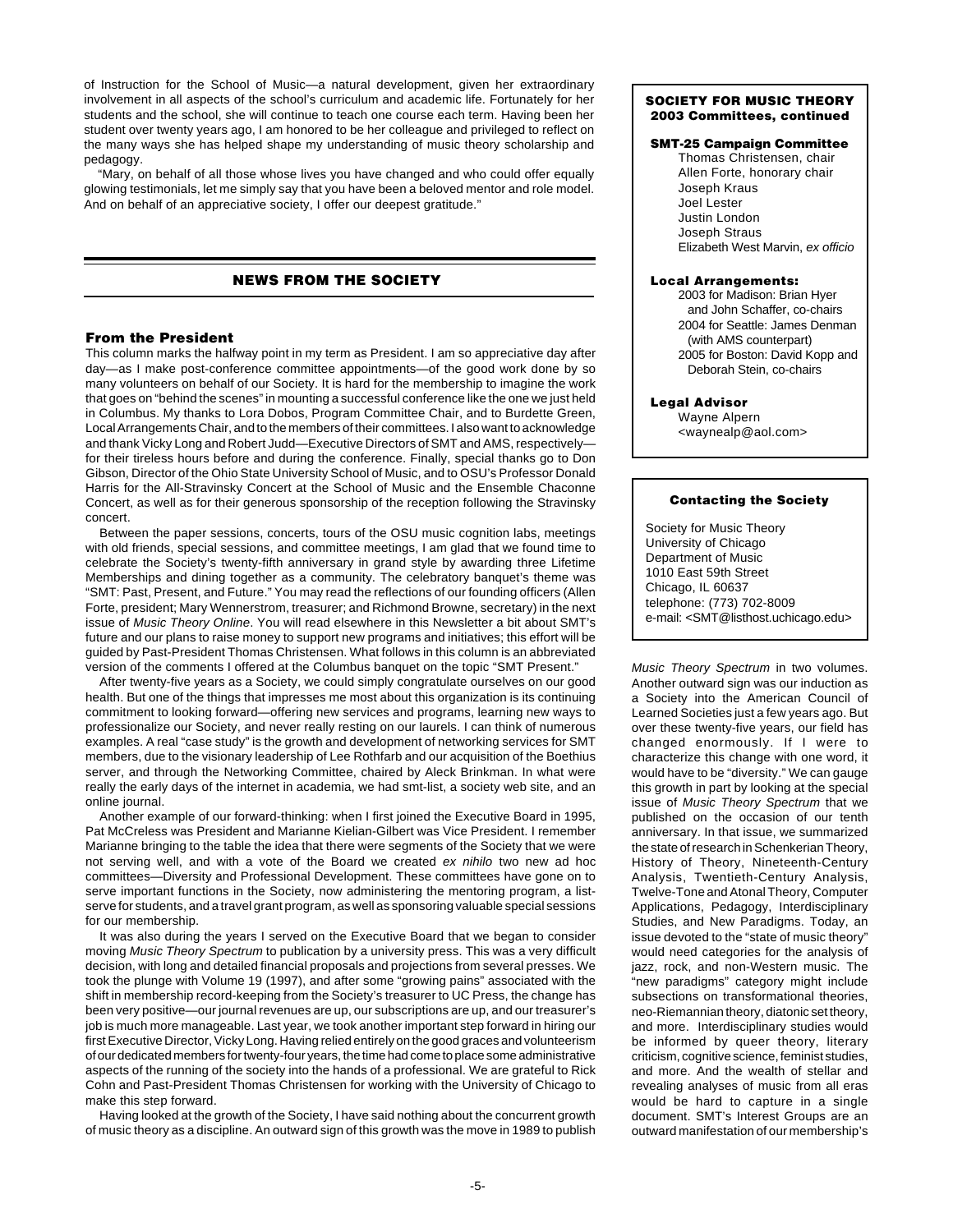# **SMT Membership Reminder: It's Time to Renew**

SMT members whose membership is not current still receive the February issue of the SMT Newsletter. To receive future mailings, including Spectrum and the August Newsletter (containing conference information), make sure to renew your membership now. SMT dues are payable by VISA or MasterCard, as well as by personal check or money order in U.S. funds. Send membership renewals to Music Theory Spectrum, University of California Press, Journals Division, 2000 Center Street, Suite 303, Berkeley, CA 94720-1223.

You may also renew your membership electronically through the "membership" section of the SMT home page <http://societymusictheory.org> or directly at <http://societymusictheory. org/smt/join-smt.html>.

Through your membership dues you help support the numerous free services offered by SMT—including networking services—as well as gain the opportunity to contribute to the Society's profile through committee participation. A complete listing of membership benefits may be found on the SMT web site.

# **Reminder**

The University of California Press handles SMT's membership list. You should have received a reminder from the UCPress in January to renew your subscription to Music Theory Spectrum. When you renew your subscription, you are renewing your membership in SMT automatically.

# **Moving?**

To ensure that you receive both your Music Theory Spectrum and the SMT Newsletter in a timely fashion, please notify the University of California Press of your change of address at least 30 days prior to your move. To complete an online address change go to <http:/ /www.ucpress.edu/journals/mts/>. Send address changes via the Internet to <jchad@ucpress.ucop.edu>. General customer service inquiries should be sent to <journals@ ucop.edu> and claims for missing issues should be sent to <http:// www.ucpress.edu/journals/mts/>.

diverse interests. Thanks to these groups and to others, we have come to have a thriving intellectual "night-life" at our conferences, made up of special sessions proposed by these groups and others.

As a society and as a discipline, we have grown and diversified in many ways; yet we still hold in common our commitment to teaching and research, to music, and to music analysis. We have a wonderful opportunity to gather once a year as a community of scholars and teachers to share our ideas with each other. I look forward to another twenty-five years with enthusiasm, and more than a little curiosity about what our field will "look like" in 2027.

# **Report from the Vice President**

I want to begin my report by reminding members of the two main roles of the Vice President to chair the Publication Subventions Committee and to act as liaison to the Regional and Affiliated Societies. At the Columbus meeting, the Executive Board mandated the Vice President to extend this liaison role to embrace the various music theory interest groups (pedagogy, cognition, popular music, etc.) that function so effectively in association with our society. As well, the Vice President will provide liaison to the various foreign music theory societies that have been formed in recent years (German, Dutch, etc.).

In my capacity as liaison to the regional societies, I hosted in Columbus the annual Saturday morning breakfast. We were fortunate to have been able to invite several members of the newly forming Music Theory Society of the MidAtlantic as well as the Vice President of the German Gesellschaft für Musiktheorie. The formation of a regional society to represent the Mid-Atlantic states is a particularly exciting development, and I want to thank Rosemary Killam and Pamela Poulin for their initiatives in bringing about this new organization.

The catalytic role played by music theory interest groups in developing and fostering new research paradigms has long been recognized by our society. The relationship of these groups to the SMT has always been, appropriately enough, an informal one, in that none of these groups has an official status within our society. Yet in order better to serve the needs of the interest groups on our web site as well at our annual meetings (especially for such matters as programming and meeting room accommodations), the Executive Board has requested that each group annually communicate with the Vice President by January 15 (the same deadline as the annual call for papers). Each group is asked to provide the name of a chair (or other contact person), e-mail and web site addresses, a brief description of the group's goals and activities, and a rough estimate of the size of its membership. The Vice President will also host an annual meeting of representatives of the interest groups along with those of some of the standing and ad-hoc committees of the SMT (Status of Women, Diversity, and Professional Development). The first such meeting was held in Columbus and proved to be most successful in promoting a useful exchange of information.

As chair of the Publications Subventions Committee, I am pleased to report that in the latest round of applications, Justin London (Carleton College) was awarded a subvention for his book Hearing in Time, to be published by Oxford University Press. The committee extends its congratulations to Professor London and encourages as many members of SMT as appropriate to apply for the next round. Deadline: March 15, 2003.

I am also happy to announce that the Executive Board has increased funding for publications subventions thus bringing the total amount to \$3000, half of which will be available for each round of applications. As well, the Publication Subventions Committee has adopted some minor changes to the regulations (see below). In particular, applicants are reminded that subvention funds are not intended to support the basic costs of publication (copyediting, inhouse production, printing, binding, distribution, etc.) or costs associated with research and travel. Rather, the subvention is intended to cover "out-of-pocket" expenses, such as copying and setting of musical examples, the payment of copyright or permission fees, the production of graphic and illustrative material, and the development of any relevant computer software, audio material, or other multi-media components essential to the text's production. Finally, it has proven necessary to move the deadline date for the second round of applications earlier by one month. Starting this year, the fall deadline will be September 15.

# **SMT Publication Subventions**

Publication subventions are available from the Society for Music Theory and will be awarded on a competitive basis to any member in good standing. Awards are intended to reimburse authors for out-of-pocket expenses associated with the preparation and publishing of any article or book in the field of music theory that has been accepted for publication. Among the possible expenses to which the funds may be applied are the copying and setting of musical examples, the payment of copyright or permission fees, the production of graphic and illustrative material, and the development of any relevant computer software, audio material, or other multi-media components essential to the text's production. Funds are not intended to support the basic costs of publication (copyediting, in-house production, printing, binding, distribution, etc.) or costs associated with research and travel. Authors will be expected to submit receipts to the Treasurer of the Society documenting all covered expenses within twelve months of the date of the award. Grants awarded may be up to \$1,500.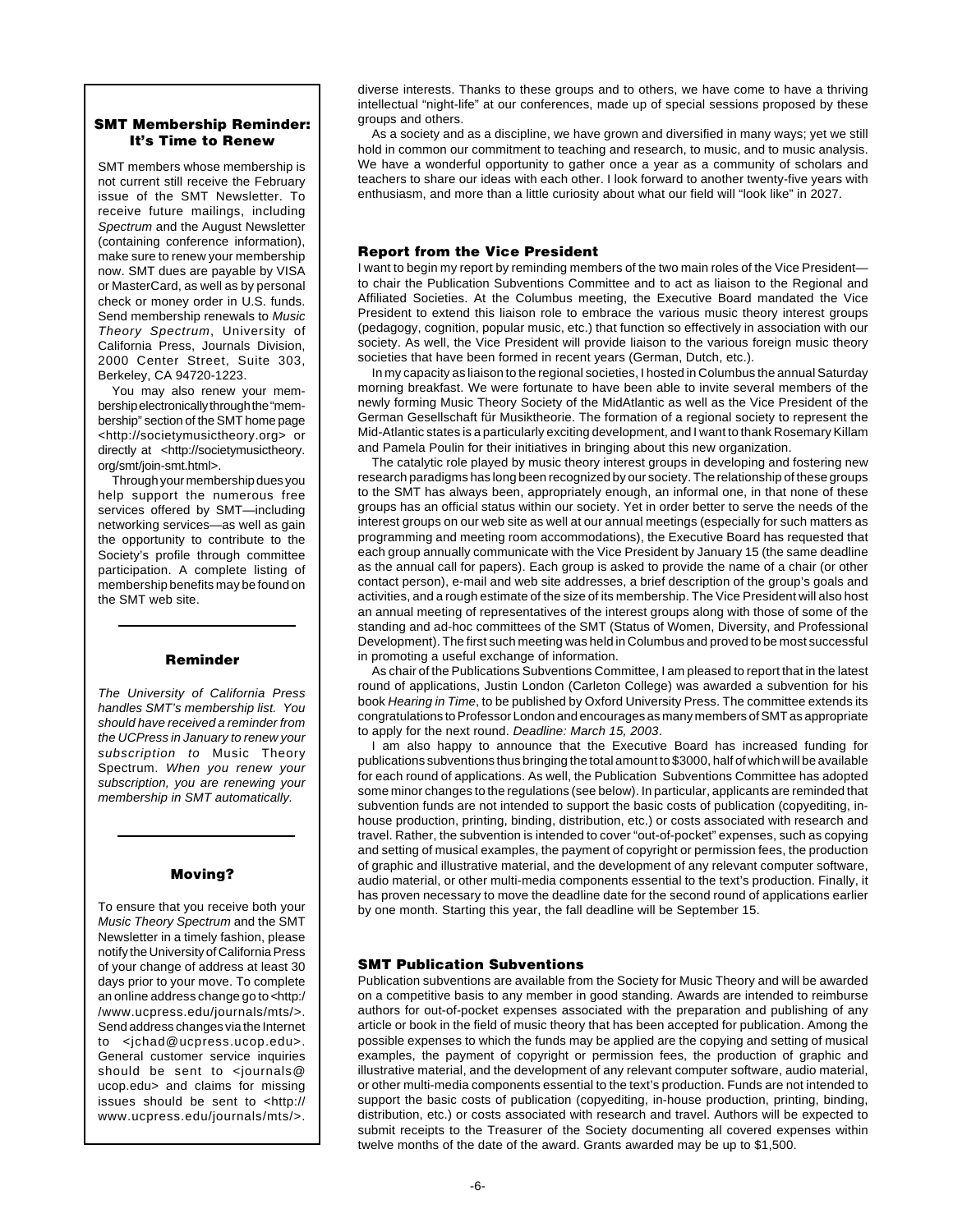Interested applicants should prepare:

- 1. A short abstract (approx. 1000 words) describing the work to be published and its contribution to the field of music theory.
- 2. A copy of the article in question, or in the case of a book, one or two representative chapters.
- 3. A letter from the publisher or journal editor indicating acceptance of the publication and a request for a subvention from the author.
- 4. A detailed explanation of the expenses to which the grant would be applied. Where possible, documentation itemizing these expenses should be included.

Applicants may request funding up to \$1,500 although given the limited funds available and the desire to support as many deserving requests as possible, grants may be made at lower amounts. Applicants are particularly encouraged to seek out matching funding from their home institutions. Only one SMT subvention grant will be awarded to support a given publication.

Grants are awarded twice a year. The deadline for applications is a postmarked date of March 15 and September 15 of each year. Submissions will be evaluated so that successful applications will be announced shortly after the deadline. The evaluating subcommittee will be chaired by the SMT Vice President. Additional members will include the chair and two at-large members of the Publications Committee and a member of the Society's Executive Board to be appointed by the President. Applications for the spring round should be sent in five copies to Professor William Caplin, Faculty of Music, McGill University, 555 Sherbrooke Street West, Montreal, Quebec H3A 1E3. Any questions may be directed to the Vice President at the address given, or by e-mail to <caplin@music.mcgill.ca>.

### **Actions of the Executive Board**

The SMT Executive Board has passed the following motions since the publication of the August 2002 Newsletter:

- 1. to allocate \$5,300 to hire Richard Plotkin to redesign the SMT website under the supervision of an ad-hoc committee (whose members are Elizabeth Marvin, William Caplin, and Larry Zbikowski) with an implementation date of the new site no later than September 2002;
- 2. to waive the conference registration fee for an invited speaker sponsored by the CSW/Jazz Interest Group.
- 3. to waive the conference registration fee for a panel of four speakers for a Special Session on German music theory;
- 4. to pay a \$400 honorarium to Maria Schneider to cover travel expenses for an invited paper given for the CSW/Jazz Interest Group.
- 5. to allocate an additional \$600 to the Diversity Committee for travel grants for foreign music theorists;
- 6. to bestow two lifetime memberships to the Society, to be awarded at the Columbus banquet, in celebration of the twenty-fifth anniversary of the Society;
- 7. to waive registration fees for Rosalind McGrane to perform three Lieder on the Columbus session entitled "Topics in Nineteenth-Century Music";
- 8. to approve the minutes of the 2001 Executive Board meeting in Philadelphia;
- 9. to approve the Treasurer's report;
- 10. to authorize the Treasurer to hire an accountant to prepare the Society's taxes for the year 2002;
- 11. to authorize the Treasurer to seek bids from accountants to audit the books of the Society during the year 2003 and to prepare a report;
- 12. to request that the Treasurer, in consultation with the Executive Director, produce a proposed budget for the Executive Board to approve at each annual meeting;
- 13. to increase the funding of the Society's Publication Subvention Grants to \$3,000 a year, to be distributed in two rounds at \$1,500 each;
- 14. to recommend that the by-laws be amended as follows: to insert "and foreign" to Article 4 section 2, the bylaw describing the Vice President's duties;
- 15. to specify that in order to qualify for meeting space at conferences and to be listed in Society publications, an interest group must appoint a representative who will register each year with the Vice President by the conference proposal deadline;
- 16. to allocate \$3,000 to the Diversity Committee. \$2,000 is for the existing minority travel subvention program. \$1,000 will be for a new program funding foreign scholars. The two programs will have separate applications but will both be administered by the Diversity Committee;
- 17. to allocate \$3,600 for MTO expenses in the upcoming year;
- 18. to allocate \$2,000 as our annual contribution to RILM.

—Gretchen Horlacher, Secretary

# **SMT-25 CAMPAIGN**

 As the case may be for many of you, I suspect, the Society for Music Theory has been a formative organization in my professional and intellectual growth. I am just young enough—barely—that I do not hold any memories of academic involvement in music theory before the birth of our society twenty-five years ago. When I entered graduate school over twenty years ago, SMT was already a thriving organization, and it just seemed to be a natural part of the discipline I was studying. I took for granted the annual meetings, its publications, and especially the community of friends and fellow-scholars I met through it.

Yet it was not always something we could have taken for granted. For the generation of scholars coming onto the scene before the establishment of SMT, there was a palpable sense of insecurity and even anxiety about this young discipline of music theory. I do not think it is too much of an exaggeration to say that the establishment of the Society marked a real milestone in the maturation of music theory as a recognized and respected scholarly discipline in the broader field of musicological studies.

As a member of SMT, you surely know well the value of membership in our organization. Our conferences offer lively settings by which to hear and interact with hundreds of other scholars active in all areas of music theory; our journals continue to reflect the rich variety of interests among our members, while maintaining rigorous standards of scholarship. At the same time, we have instituted a number of programs to support our members, ranging from publication subventions for books and articles, as well as travel grants for minority scholars. We have been especially eager to support student members of our organization, offering subsidized membership fees and travel grants to our conferences.

Thus, we can take real satisfaction and pride in all our Society has accomplished over the past twenty-five years. But we don't want simply to sit on our laurels. There is more we can do, and the Executive Board has decided to use the occasion of our silver anniversary to launch the "SMT-25" campaign in order to fund an endowment for the Society's many present and future programs of support and outreach. President Marvin has asked that I chair a committee charged with this task, a challenge that I happily accept. Along with Allen Forte, who will be honorary co-chair of this committee, as well as members Joseph Straus, President-elect Joel Lester, Joseph Kraus, Justin London, and Elizabeth West Marvin, we will be approaching you in future months with further details about our campaign and requests for pledges.

We have identified a number of programs that we would like to institute or enhance that need financial support beyond what we can support today through regular membership dues. These programs will be finalized by the Executive Board over the next few months, but here is a preview of programs the Executive Board is considering:

**1. Research Funds**. Research is vital to the health and vigor of our discipline, and the Society is seeking ways of supporting members who need financial assistance in this important area. We propose, first of all, establishing a research fund for graduate students in music theory to help in the research, development, and writing of their dissertations. While we do not expect to be able to match something as ambitious as the AMS-50 dissertation fellowship, there is a real need for more modest but targeted funding of research proposals by graduate students doing work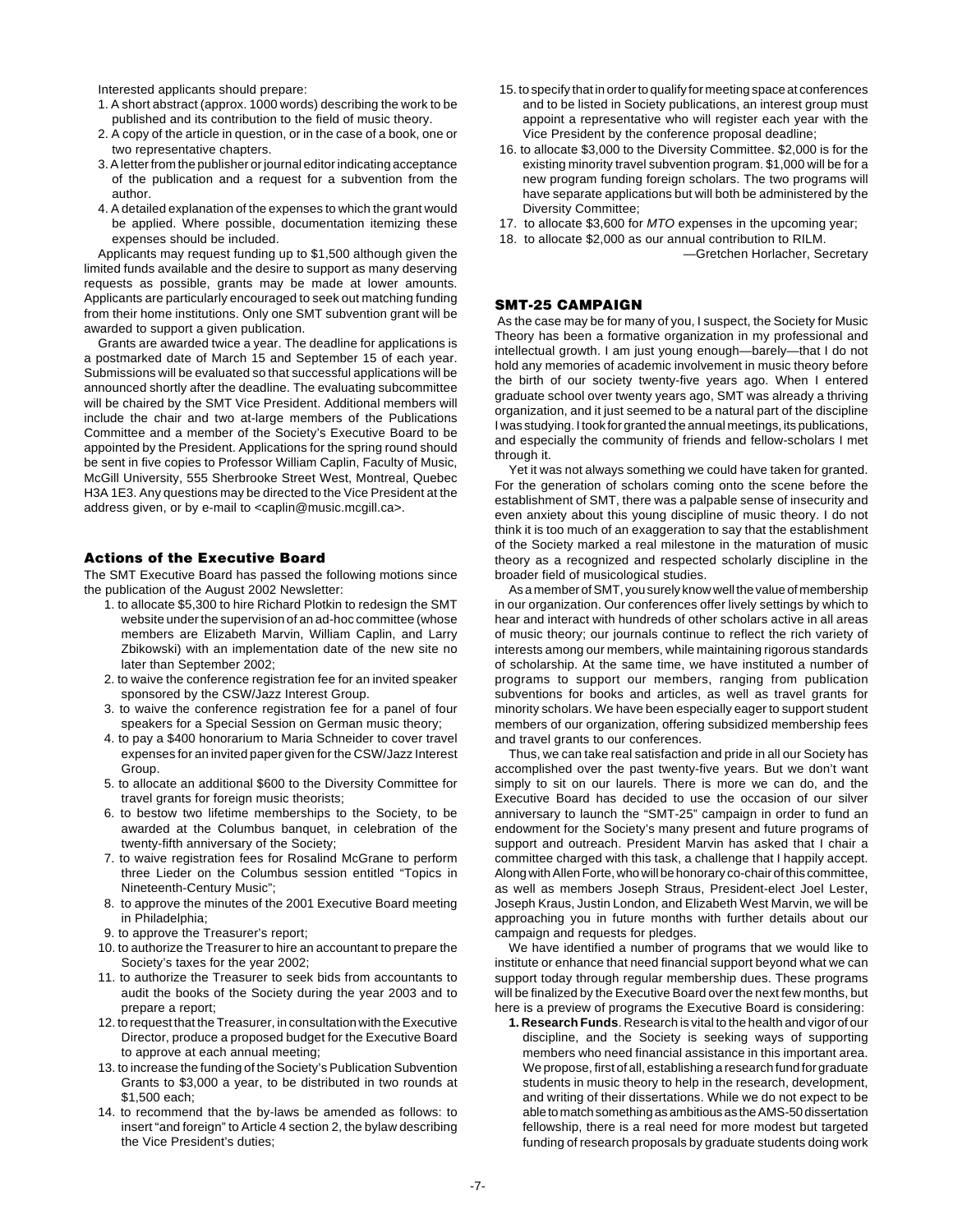in music theory. We also propose to establish a fund for younger scholars and faculty who wish to undertake research in music theory. These might be grants for summer research or travel, or for other short-term projects.

- **2. Publication Subventions**. The Society already supports an active publication subvention program to aid authors in the preparation and publication of their research. But we hope to expand our program of publication subventions that we began a few years ago by offering more generous grants to authors for original books, or perhaps for reprints of classic texts or translations of works not available in English.
- **3. International Outreach**. One of the most striking developments in the discipline of music theory in recent years has been its growth on the international stage. More and more countries around the globe are establishing national organizations devoted to the discipline of music theory, and it is essential that SMT be vitally engaged with them. To do this, we envision two related programs of support. First, we propose to establish a travel fund to aid foreign scholars wishing to attend and read a paper at a SMT conference and for whom travel to North America often proves prohibitively expensive. Second, we would also like to establish a fund to help support members of SMT who would like to travel abroad and participate in foreign conferences.

All of these programs that I have enumerated obviously will cost money. And it is for this reason that we will be approaching you over the next year to ask that you consider a generous contribution. I am not saying that in this uncertain world of post 9/11, that the Society for Music Theory is the most important cause for world peace and prosperity to which you will be asked to contribute. But if the Society has been important to you professionally and personally, I hope you will indeed think about how you might tangibly acknowledge some of this debt. It is our goal that every member of SMT participate in this fund-raising effort, and we will suggest levels of giving that are appropriate to members at all stages of their careers. Please consider giving to SMT-25, whether you are new to our society or a long-term member. All contributions count toward our goal of full participation. If your contribution won't necessarily guarantee world peace, it will certainly be put to good use by the many younger scholars who will be calling upon our Society for support in their own research and teaching. I trust that the Society for Music Theory will continue to be there to answer these calls, but to make sure it is, we need your help now. SMT is YOUR organization—it is no greater, nor less, than the energies, wisdom, and commitment of its members.

These remarks were adapted from a talk delivered at the SMT twenty-fifth anniversary banquet held in Columbus, Ohio, Nov. 2, 2002.

— Thomas Christensen

### **New SMT Officers**

Joel Lester, Dean of the Mannes College of Music, has been elected the new President of the Society. He will succeed Elizabeth West Marvin at the close of the Fall meeting in Madison and will serve a two-year term. Professor Lester, who received his Ph.D. from Princeton in 1970, is an accomplished scholar, violinist, and administrator. He is the author of more than half a dozen books on music, including Compositional Theory in the 18th Century (Harvard University Press, 1992; winner of the Wallace Berry Publication Award of the Society of Music Theory), Analytical Approaches to Atonal Music (W. W. Norton, 1989), Between Modes and Keys (Pendragon Press, 1989), The Rhythms of Tonal Music (Southern Illinois University Press, 1986), and Harmony in Tonal Music (Knopf, 1982). His latest book, Bach's Works for Solo Violin (Oxford University Press, 1999) won the ASCAP-Deems Taylor Award in 2002. He has published dozens of articles and presented scores of lectures on the history of theory, Bach, and rhythm, as well as on Beethoven sketches, tonal analysis, analysis and performance, sonata form, and the music of Schoenberg, Carl Nielsen, and Peter Maxwell Davies. From 1970–91, Professor Lester was the violinist of the Da Capo Chamber Players, winners of the Naumburg Chamber Music Award (1973) and the ASCAP-CMA Adventuresome Programming Award (1988). Da Capo's recording of Pierrot Lunaire with Lucy

Shelton was cited in 2001 by New York Times critics as one of the finest Schoenberg recordings. A member of the Society for Music Theory since its founding, Professor Lester was a member of its executive board (1983–85) and chair of the task force on application to the ACLS (1983–85). He served as editor of Music Theory Spectrum (1995–97) and as reviews editor (1993–94).

Claire Boge has been elected as the Treasurer of the Society, succeeding Candace Brower. Professor Boge received her Ph.D. in music theory from the University of Michigan in 1985, and is presently an Associate Professor at the University of Miami (Ohio), where she coordinates the undergraduate theory program. Her research interests focus on the analysis and philosophy of Arnold Schoenberg's early atonal works, pedagogical issues in music theory, and the analytical poetry and narrative of Elaine Barkin. Her publications have appeared in College Music Symposium, In Theory Only, and Music Research Forum; she coauthored the third edition of Scales, Intervals, Keys, Triads, Rhythm, and Meter with John Clough (W. W. Norton, 1999). The 1999 recipient of Miami University's campus-wide Knox Award for excellence and innovation in undergraduate teaching, she has served on the editorial board of the Journal On Excellence In College Teaching. A founding member of the Society for Music Theory, she was editor of the SMT Newsletter (1993–99) and served on the Publications Committee; she co-coordinated local arrangements for SMT- Cincinnati, and most recently completed a term on the SMT Professional Development Committee (1999–2001). She will serve a four-year term as Treasurer.

### **Publications Committee**

The publications of the Society continue to thrive. Daniel Harrison has completed the second year of his three-year term as Editor of Music Theory Spectrum. There was a slight rise in number of submissions, but the acceptance rate maintained its customary range of selectivity (20–25%). While the proportion of submissions of tonal and post-tonal topics remained about the same this past year, no papers on tonal topics were accepted. This appears to continue the long-term trend of fewer submissions of articles on tonal music. The Committee remains concerned about the small number of acceptances of articles by women and has asked the Editor to explore possible reasons. The submission of a number of articles on Klumpenhouwer Networks has resulted this fall in the publication of Spectrum's first special-topic issue in eighteen years. This past year the new design specifications for the journal were completed and accepted by UC Press; the new design will appear with the first issue of the journal's jubilee year, Volume 25 (2003). Also in Vol. 25/1, a new section will appear that accommodates a shorter essay on a literary, speculative, or suggestive topic. For the second year, the online version of Spectrum has been available to libraries, and we expect that it soon will be provided to individual SMT members as well. Overall, the circulation profile for MTS is very strong; in comparison to last year, the circulation base has grown by 3.4%. Particularly encouraging is the growth in institutional subscriptions, especially in light of the general decline in library serials acquisition budgets. Brian Hyer has continued to do an excellent job as Reviews Editor and has planned a special reviews forum for 2004.

Under the able co-editorship of Tim Koozin and Eric Isaacson, four issues of Music Theory Online were published in 2002. These issues include a total of six articles, a commentary exchange, and four book reviews. This compares well with previous years in terms of quality, range of topics and approaches, and total numbers of articles and reviews. Through the implementation of the DjVu plug-in, MTO has been able to provide full score images and a wide variety of analytical graphics with good quality, small file sizes, and optimization for viewing on large or small monitors. This feature enhances the display of color examples in Issue 8.2. Issues 8.1 and 8.4 have included RealAudio clips, as well. The increase of 18% in submissions over last year suggests that the idea of online publication is becoming more attractive to members of SMT. The outstanding contributions of our departing co-editor, Eric Isaacson, cannot be overstated. Under his leadership the journal has flourished and advanced to a high level of excellence. He has facilitated a smooth transition for Tim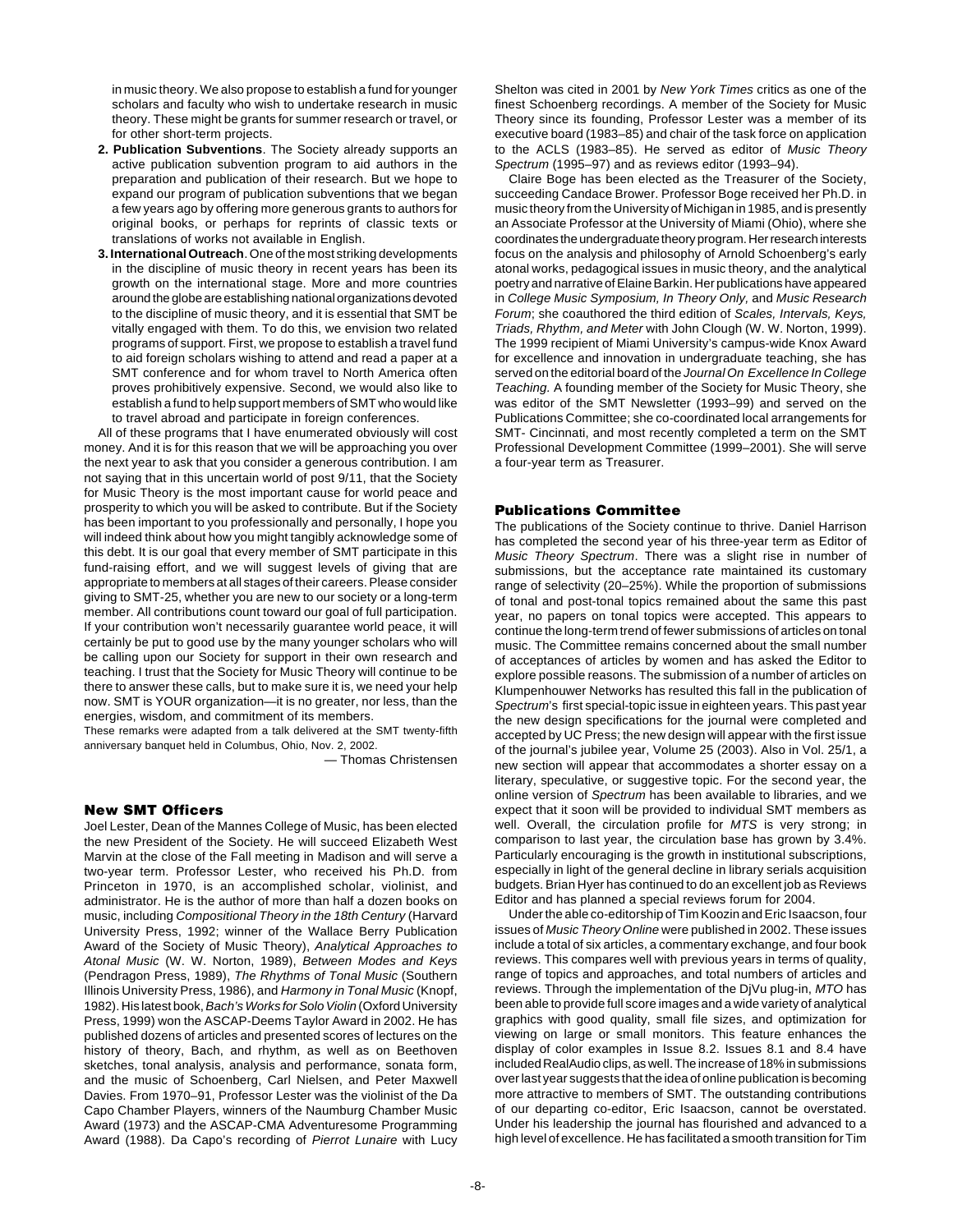Koozin to assume the editorship. As expected, Jack Boss has served as an excellent reviews editor this past year; he has commissioned a number of reviews of books that cover a broad range of topics.

Now in her second term as Editor, Mary Arlin continues to do a superb job of getting the Newsletter out on time and under budget, packed as always with up-to-date and accurate information. She also continues to be grateful to the membership for their conscientious forwarding of news and events of interest to the Society at large.

—Martha Hyde

# **Program Committee Report on the 2002 Columbus Conference**

The 2002 program committee—David Bernstein (Mills College), David Clampitt (Yale University), Walter Everett (University of Michigan), Elizabeth West Marvin (Eastman School of Music, ex officio), Janna Saslaw, (Loyola University), and Mary Wennerstrom (Indiana University)—met March 15–17 in Columbus to draft the program for the 2002 meeting of the Society for Music Theory. I am grateful to all of the committee members for their hard work and good humor. All of the committee's decisions were difficult, because the overall quality of the paper proposals submitted was extraordinary.

A total of 172 papers for regular sessions were submitted. The committee accepted 55 (of 172) papers (32%); 50 (of 55) were scheduled on regular sessions and 5 as poster session. A total of 51 papers were submitted as part of twelve proposed special sessions. 36 (of 51) were accepted (71%) and scheduled on eight special sessions. Of the 172 submitted regular session papers, 29 authors were women (17%) and 145 authors were men (83%). Several papers had two authors. Of the 55 accepted regular session papers, 10 authors were women (17.5%) and 47 authors men (83.5%). Of the submitted special session papers, 13 authors were women (25%) and 38 authors were men (75%). Of the accepted special session papers, 9 authors were women (25%) and 27 authors were men (75%).

—Lora Gingerich Dobos

### **SMT Committee on the Status of Women**

There are three changes in the CSW membership this year. Continuing members Teresa Davidian, Pat Hall, Shaugn O'Donnell, Nancy Rogers, Janna Saslaw (chair), and Matthew Shaftel will be joined by Leigh VanHandel—who moves from student member to regular member—and two new student members: Jean Hellner and Laurel Parsons. The CSW "Affiliates Lunch" will be renamed the "CSW Open Lunch." If you were wondering whether you were an "affiliate" or not, this change is designed to make sure anyone interested in our work feels welcome to attend. The CSW is concerned about representation of women in the Society, on conference programs, in our publications, and on committees. The good news from this year's conference is that the percentage of women whose papers were accepted was the same as the percentage of those who submitted proposals. However, the bad news is that women sent in only 17% of the total regular submissions. We encourage women to submit conference proposals and articles for Spectrum, and we ask all SMT members to nominate women for positions in the Society and to nominate their writings for awards. If you have concerns about representation issues (or any other matters), please contact Janna at <jksaslaw@loyno.edu>.

With respect to job searches, letters of recommendation and phone conversations continue to be problem areas in which inappropriate information about candidates is volunteered. The CSW will add a fake recommendation letter with suggested alternatives to our web site on potentially illegal interview questions. We will also send letters to chairs of theory search committees. The next conference in Madison has brought us the opportunity to work with members of the Madison Women's Studies Department, who are

# **SMT Nominations**

SMT offices open for the 2003 election include Vice President and two members of the Executive Board. SMT members who would like to submit nominations for Vice President or Executive Board Members should contact Marianne C. Kielian-Gilbert, chair, SMT Nominating Committee, School of Music, Indiana University, Bloomington, IN 47405-2200; <kielian@indiana.edu>. Self-nominations are perfectly acceptable. Deadline for nominations is April 15.

pioneers in the field. Our session for the conference is shaping up to include panelists from Madison.

—Janna Saslaw

# **Membership Committee**

The Membership Committee is responsible for monitoring the membership list of the society, devising strategies for increasing membership, and exploring new ways in which the society can serve its constituents. At present the committee is chaired by Joseph Kraus and includes the chairs of the three major outreach committees as ad hoc members: Jane Clendinning (Professional Development), Nancy Rao (Diversity), and Janna Saslaw (Committee on the Status of Women). Gretchen Horlacher (SMT Secretary) and Peter Kaminsky (Executive Board Member) also serve.

At the annual business meeting for SMT in Columbus, chair Joseph Kraus reported that the society continues to grow, with overall membership increasing by 3.5% for the year 2002. With respect to demographics, SMT enjoys good representation from all different age brackets and professional ranks, though work remains to be done in order to increase our ethnic diversity.

We have now identified European libraries that do not yet subscribe to Music Theory Spectrum. Working with Rebekah Darksmith at UC Press, and consulting with recent lists of European libraries, we have produced a list of institutions in Europe to be targeted for a special direct mail campaign in 2003. We are also renewing efforts to recruit music libraries in the United States that do not yet subscribe. Finally, we are exploring ways of forging closer ties with sister organizations (like the College Music Society) to increase membership from those organizations.

—Joseph Kraus

# **Committee on Diversity**

The SMT Committee on Diversity has continued to work on a number of projects to fulfill its mission to promote diversity—of ethnicity, culture, values, and perspectives. Starting 2002, we offered two travel grants to defray the cost of attending the SMT Annual Meeting: Minority Travel Grants and Travel Grants for Scholars residing outside of North America. This year Minority Travel Grants were awarded to the following graduate students and junior faculty in music theory and related fields: Devon Burts, Tomoko Deguchi, Philip Ewell, Kumiko Kotah, José António Martins, Yuet-Hon Samuel Ng, Hideaki Onishi, and Alexander Sanchez-Behar. The second grants were awarded to Ludwig Holtmeier and Oliver Schwab-Felisch. During the Columbus conference, we hosted a special session entitled "Cultures Eliding, Cultures Colliding: Postcolonialism, Globalism, and the Analysis of Music." The panelists of this session, in concerning themselves with the historically determined relationship of dominance and subordination, examined what a critical scholarly practice in music might be in the context of changing dynamics in the contemporary world. Papers by Martin Scherzinger (The Eastman School of Music), Timothy Taylor (Columbia University), the late Philip Brett (University of California, Los Angeles) [read by Nadine Hubbs], and Guthrie Ramsey (University of Pennsylvania) were read; Kofi Agawu (Princeton University) served as a respondent. Abstracts and bibliography for this session as well as those for prior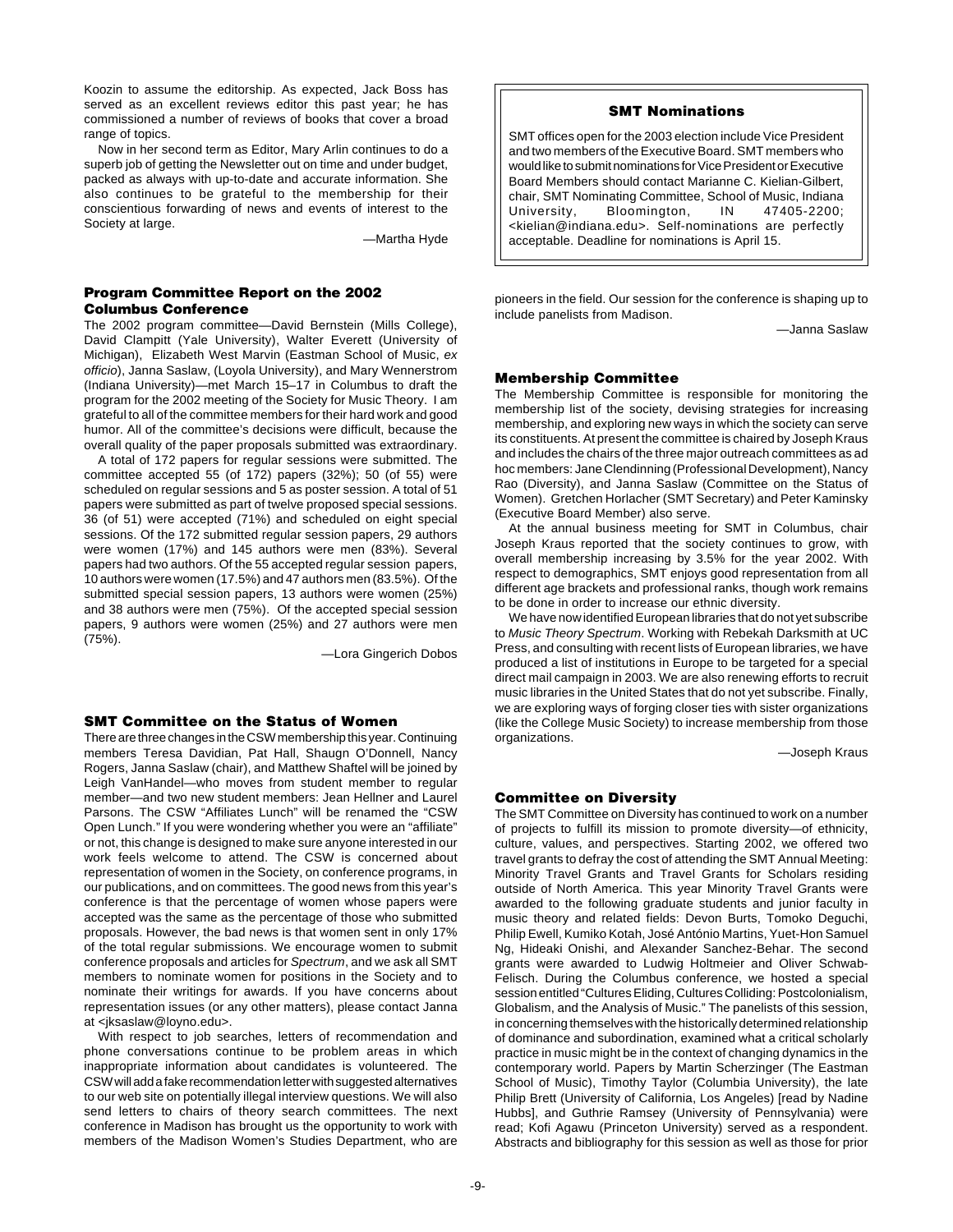# **SOCIETY FOR MUSIC THEORY Abbreviated Statement of Revenues, Expenditures, and Changes in Fund Balance 10/31/01-10/30/02**

# **Revenues:**

|                                                                   | \$80,813.24          |
|-------------------------------------------------------------------|----------------------|
| <b>TOTAL ASSETS</b>                                               |                      |
| <b>Balance to SMT</b>                                             | \$31,322.45          |
| Press fee                                                         | -23.907.69           |
|                                                                   | $-7.919.74$          |
| Promotion and membership services                                 | $-16,542.43$         |
| Total income<br>Production costs                                  | \$79,692.31          |
| *UCPress transactions:                                            |                      |
|                                                                   | \$8,232.76           |
| Revenues minus expenditures                                       |                      |
| <b>Total expenditures</b>                                         | 34,254.40            |
| Summary:<br><b>Total revenues</b>                                 | \$42.487.16          |
|                                                                   |                      |
|                                                                   | 83.32<br>\$34,254.40 |
| <b>Music Theory Online</b><br>Miscellaneous                       | 739.37               |
| <b>SMT</b> website                                                | 4,654.66             |
| <b>ACLS and NHA dues</b>                                          | 1,380.00             |
| Secretary                                                         | 1,431.58             |
| 2002 Conference                                                   | 3.062.49             |
| 2001 Conference                                                   | 492.44               |
| Newsletter                                                        | 4,756.50             |
|                                                                   | 6,100.52             |
| Grants, Awards, and Donations                                     |                      |
| <b>Executive Director</b>                                         | \$11,553.52          |
| <b>Expenditures:</b>                                              |                      |
|                                                                   | \$42.487.16          |
| External funds transfer                                           | 688.44               |
| Interest income                                                   | 1,671.31             |
|                                                                   | 8.804.96             |
| Income from UCPress* \$31,322.45<br>Proceeds from 2001 Conference |                      |
|                                                                   |                      |

The full fiscal report for the Society, 2001–2002, is available from Candace Brower and was distributed at the business meeting in Columbus.

special sessions are available at our web site (link via the SMT Committees' page). We thank our out going members: Joann Hwee Been Koh (Mount Vernon Nazarene College), Steven Nuss (Colby College), Yayoi Uno Everett (Emory University), and Martin Scherzinger (The Eastman School of Music) for their contributions and commitment to various projects initiated by this group over the last three years. We also welcome Frederick Bashour, David Pacun (Ithaca College), and Sevin Yaraman (Fordham University) as our new members. Any questions regarding the Diversity Committee should be addressed to its chair, Nancy Yunhwa Rao, either at <ryh@rci.rutgers.edu>, or at the Music Department, Rutgers University, New Brunswick, NJ 08903; (732) 932-8809. —Nancy Yunhwa Rao

### **Networking Committee**

The online election system, begun two years ago, was revamped this year, making the job of the secretary considerably easier. All members are encouraged to use the online voting system rather than the mail-in ballot. The Society is indebted to Panos Mavromatis (The Eastman School of Music) for his help with this project.

In October, Boethius, SMT's computer for mail, web, and file services, and host of Music Theory Online, was the victim of hackers. We believe this was an opportunistic assault, and not directly targeted at SMT. Through the hard work of Lee Rothfarb and UCSB student Walter Polkosnik, the operating system and applications were completely reinstalled and Boethius was brought back online in early December with new security measures in place. Mail lists have been restored using an improved mail program called Mailman, with smt-list being served from a UCSB computer for now. Please note that we took this opportunity to simplify the Society's web address somewhat. It is now simply <http://www.societymusictheory.org/>. Lee Rothfarb, who has been system administrator for Boethius since SMT went online in 1993, has asked finally to be relieved of this responsibility. The Networking Committee is exploring options for new host sites and expects to make a recommendation to the Executive Board soon.

Sometime early in 2003 we expect to launch a new look and feel for the SMT web site. The present design is several years old and does not take advantage of a number of new technologies and common userinterface practices. The new design, overseen by a committee chaired by Larry Zbikowski and implemented by Richard Plotkin, was previewed at the business meeting in Columbus. The new design will make the site easier to maintain and provide the groundwork for new web-based services for members. Suggestions from the membership for improving our services are always welcome. Send them to Eric Isaacson, chair, Committee on Networking Operations <isaacso@indiana.edu>, or contact individual members of the committee (listed in sidebar on page 4).

—Eric Isaacson

# **Committee on Professional Development**

The committee's activities this year were focused on continuation and expansion of previous initiatives. It sponsored a special session "Stepping up the Ladder: Finding Employment in Music Theory" on Friday night of the national conference, featuring a panel of tenured SMT members who have extensive experience on search committees. The panel addressed issues related to the job search process, then provided private one-on-one reviews of CVs and cover letters for those attending the session who had brought materials for review. The Professional Development committee extends thanks on behalf of the Society to Mary Arlin (Ithaca College), Steven Bruns (University of Colorado, Boulder), Maureen Carr (Pennsylvania State University), Gretchen Horlacher (Indiana University), and Joseph Kraus (University of Nebraska, Lincoln) who served as panelists, and PDC members Patrick McCreless and Jane Clendinning who joined the speakers in reviewing CVs and application materials. For next year's conference, the PDC has proposed a session concerned with issues arising in the first five years of employment.

The Committee on Professional Development again organized the SMTsponsored Friday morning breakfast for graduate students attending the national conference in Columbus. The purpose of the breakfast was for graduate students to be able to meet each other in an informal, collegial atmosphere, and for them to establish working contacts with graduate students from other institutions. Over seventy music theory graduate students attended. Many expressed their thanks to the Society for providing this warm welcome to graduate students, for an opportunity to network, and for the delicious food. We are planning a similar event for next year's conference.

The SMT-sponsored listserv specifically for graduate students in music theory and first-year faculty members is intended to provide a "safe" forum for those new to the profession to discuss issues relevant to graduate study (the job application process, and other professional development concerns), without the questions and comments going out to the whole music theory community as they would on SMT-List. Bob Zierolf will be editor for this list as of November 2002, and our student committee members, Todd Waldman and Elizabeth Crafton Bowers, will continue to assist with this project. To subscribe, send a message to <Cpd-list@ societymusictheory.org> with the following line in the body of the message: "subscribe cpd-list (FirstName) (LastName)."

The Professional Development Committee will continue work on the Society for Music Theory Mentoring and "Conference Guides" Programs. Watch smt-list this year for more information regarding those programs, which are in the process of being redesigned.

Thanks are in order for the following members who finished their terms in November: Ciro Scotto (The Eastman School of Music), who developed and maintained the PDC's website; Ted Latham (Temple University), who established the listserv for graduate students and first-year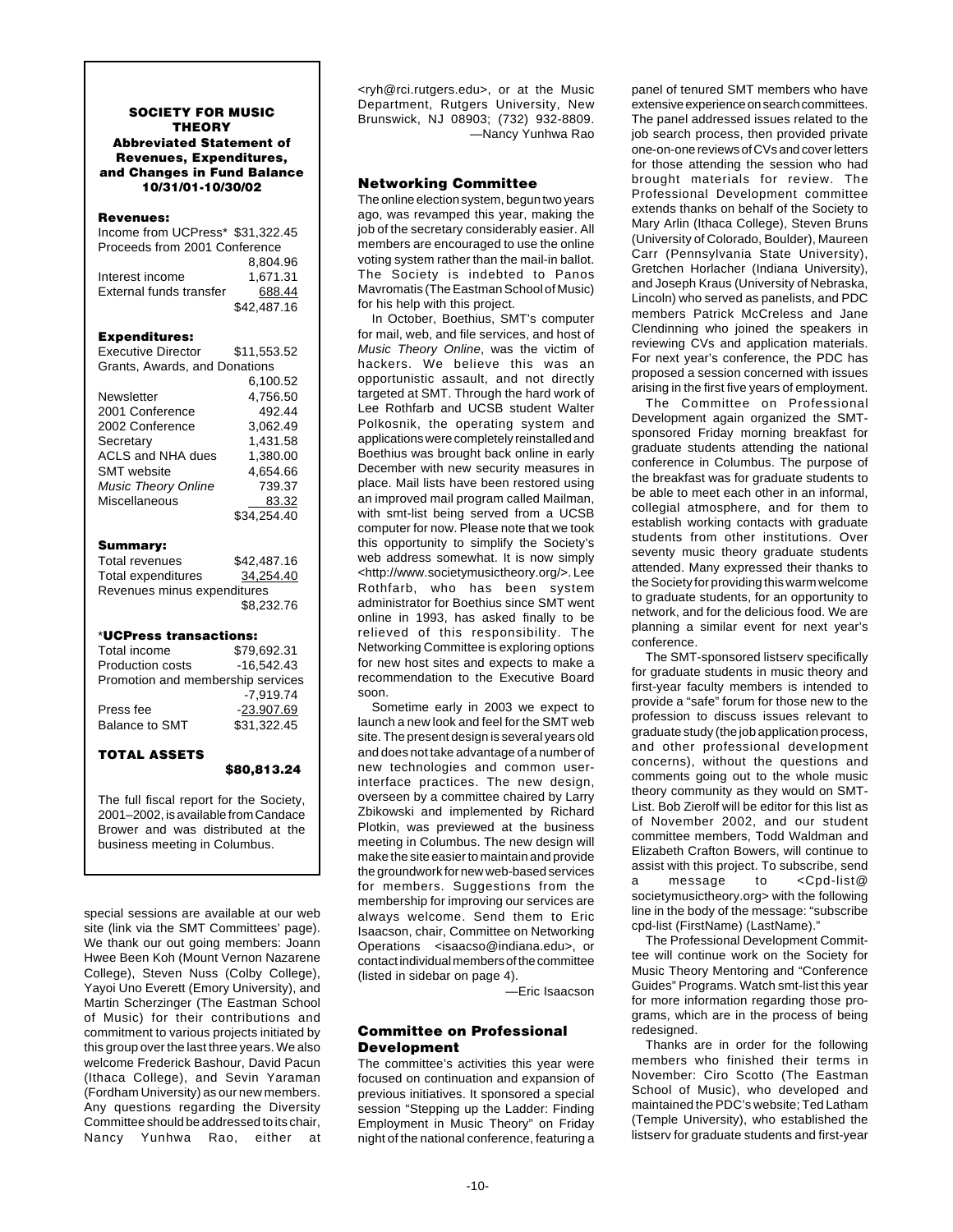professors; and Patrick McCreless (Yale University), who has worked with the mentoring program and other initiatives during his extended term on the PDC. We welcome our new PDC committee members: Joel Phillips (Westminster Choir College of Rider University), Anne Hawkins (University of South Florida), and Christopher Hasty (Harvard University).

—Jane Piper Clendinning

# **NEWS FROM THE MUSIC THEORY INTEREST GROUPS**

# **Music Informatics Group**

 The Music Informatics Group is the newest interest group within SMT. It is intended for music theorists involved in a wide range of research involving music information technologies, including computer modeling (symbolic, distributed, etc.), software tools for theory and analysis, music representations, new visualization techniques, optical music recognition, music databases and digital libraries, search and retrieval techniques, and electronic publishing. Plans are being developed for a meeting and possible special session proposal for the conference in Madison. For information on joining the smtmig-l e-mail list, along with links to related web sites, visit the group's web page: <http:// theory.music.indiana.edu/smtmig/>.

—Eric Isaacson

# **SMT Popular Music Interest Group**

The Society for Music Theory's Popular Music Interest Group is dedicated to promoting the scholarly study of popular music through methods including musical analysis and theory. Our goals include ensuring academic recognition for popular music research, encouraging more scholars of music theory to engage popular repertoires, and encouraging scholars of popular music to make effective use of musical analysis and theory.

The Popular Music Interest Group presented its fourth panel at the SMT Annual Meeting in Columbus: "Rock, Folk, and the Great White Way: 20th-Century Popular Music from a Post-Millennial Perspective." The session was moderated by Mark Spicer and presentations were given by William Marvin (The Eastman School of Music), Scott Murphy (University of Kansas), Anna K. Stephan-Robinson (The Eastman School of Music), David Temperley (The Eastman School of Music), and Kevin Holm-Hudson (University of Kentucky). The session was attended by more than fifty people and, as usual, featured spirited discussion after each paper.

At our business meeting we focused on the role of our group and how to expand our efforts to promote the academic study of

popular music. This included the publication of papers from our special sessions, how to structure our special session proposals in the future, recognizing outstanding scholarship through awards, and working with other interest groups and scholarly societies. We also discussed our new web site, designed and edited by Marianne Tatom (University of Texas) and located at <http://popanalysis.music.utexas.edu>. We intend it to be a useful resource for all scholars interested in theory and analysis of popular music. It includes a bibliography (edited by Mark Butler), a glossary (Brian Robison), an events calendar (Jean Littlejohn), an internet link list (Eugene Montague), reviews of recent publications (Fred De Sena), and feature articles (Kevin Holm-Hudson). Material is welcome from all interested scholars and instructions for submissions to the editors can be found on the site.

Likewise, anyone interested in the scholarly study of popular music is invited to join or visit SMT-Pop's electronic discussion list (popanalysis). Simply go to the URL <http:// listserv.unc.edu/cgi-bin/lyris.pl?enter=popanalysis>. In the middle of the page, there is a section marked, "If you are not a member of 'pop-analysis,' please choose:" This is followed by buttons for two options: 1. Join pop-analysis; 2. Visit pop-analysis without joining. Recent list topics have included a continuing discussion of the difficulties and issues related to copyright protection, the licensing and use of songs for educational purposes, "space music," where to find transcriptions for songs by Sonic Youth, the nature of recent "acoustic" music, and texts for courses on popular music analysis. Tim Hughes will continue to serve as the chair of SMTPop for 2003. Anyone interested in the group may contact him at either 10215 Lake City Way NE, #219, Seattle, WA 98125, or at <thughes@u.washington. edu>.

—Tim Hughes

### **Music Cognition Group**

The Music Cognition Group (MCG) brings together members of SMT with interests in theoretical and experimental work in music perception and cognition. A website <http:/ /smtmcg.acs.unt.edu/> and an electronic discussion list help the members stay in touch, share ideas, and organize session proposals for SMT conferences. Thanks to Phil Baczewski for creating both of these helpful resources. To subscribe to the electronic discussion list, please visit the web page or contact Phil <br/>baczewski@ unt.edu>. Other questions concerning MCG may be addressed to its chair, Steve Larson, University of Oregon, School of Music, 1225 University of Oregon, Eugene, OR 97403- 1225; <steve@darkwing.uoregon.edu>.

The 2002 meeting of SMT in Columbus featured a very successful special session called "The Cognition of Listening and Performance: An Ohio Perspective," which was chaired by Don Gibson, and included papers by David Butler, David Huron, Mari Riess Jones, and Caroline Palmer. Also

### **Online Newsletter**

The SMT Newsletter is available online. Archive editions begin with Volume 19 (1996). Follow the link on the SMT home page <http://www. societymusictheory.org>, or directly at <http://www.societymusictheory. org/smt-list/homepage/ newsletter.html>

during that conference, at a well-attended meeting of MCG, we discussed a number of possible topics for special session proposals for upcoming meetings of SMT. Lisa Margulis agreed to take responsibility for organizing a possible proposal on the topic of music expectation for SMT's 2003 meeting in Madison. And the following people agreed to take responsibility for organizing submissions for possible special sessions for SMT's 2004 meeting in Seattle: David Huron <dhuron@dactyl.som.ohiostate.edu> on computer models of music cognition; Laurel Parsons <glparsons@ telus.net> on cognition and perception of rhythm and meter; and Leigh VanHandel <leighvh@darkwing.uoregon.edu> on a music-cognition poster-session proposal. —Steve Larson

**SMT-Jazz**

At the AMS/SMT 2002 meeting in Columbus, the Special Interest Group in Jazz (SMT-Jz) presented its sixth consecutive special session, this time in partnership with the SMT Committee on the Status of Women (CSW). The session, "Women in Jazz: Roles and Voices," had papers by Henry Martin (Rutgers University–Newark), Ted Buehrer (Kenyon College), Lara Pellegrinelli (Harvard University), Alexander Stewart (University of Vermont), and Jeffrey Taylor (Institute for Studies in American Music, Brooklyn). Cynthia Folio (Temple University) moderated the discussion.

A particular treat of the special session was an appearance by Maria Schneider, a prominent jazz composer, arranger, and band leader, as guest of SMT-Jz and CSW. Maria responded to the two papers analyzing her music with insightful and appreciative points, building on the comments of the two presenters. She then offered remarks on the three other papers, particularly from her perspective as a successful woman in the mostly-male field of jazz composition. The audience and panel delighted in Maria's wit and insight. Afterwards, she signed CDs and met members of SMT-Jz, CSW, and the attending audience. SMT-Jz thanks Maria not only for her wonderful music but also for generously agreeing to appear! SMT-Jz thanks Janna Saslaw for agreeing to serve as chair of the SMT-Jz/CSW subcommittee; she organized the special session. Helping Janna were Steve Block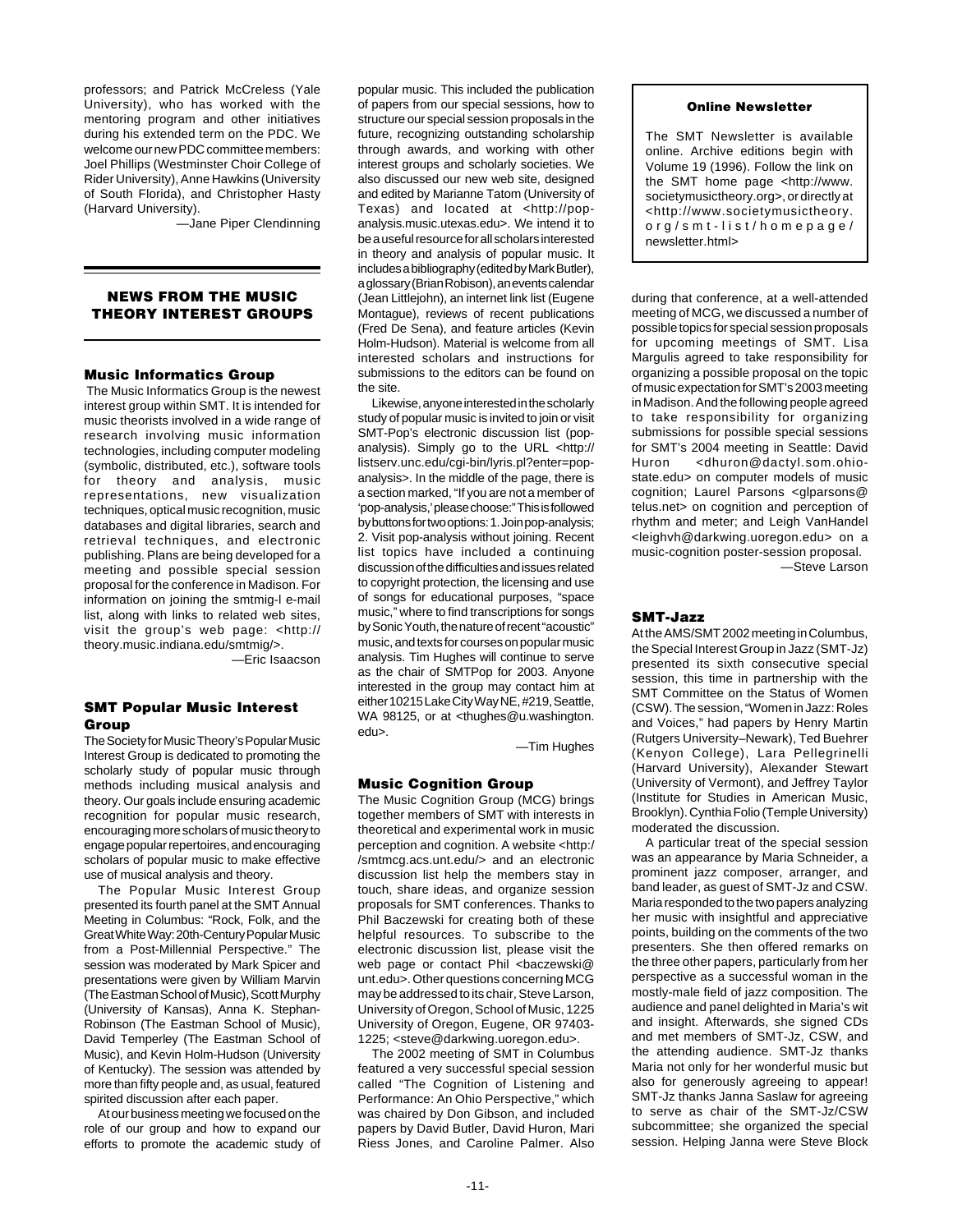| <b>Future SMT Meetings</b> |                |                                             |
|----------------------------|----------------|---------------------------------------------|
| 2003                       | November 6-9   | Madison, WI (solo meeting)                  |
| 2004                       | November 11-14 | Seattle, WA (joint meeting with<br>AMS)     |
| 2005                       | TBA            | Boston, MA (solo meeting)                   |
| 2006                       | November 2-5   | Los Angeles, CA (joint meeting with<br>AMS) |

and David Marcus (from SMT-Jz), and Teresa Davidian and Leigh VanHandel (from CSW). Together, they adjudicated the e-mail submission of proposals. SMT-Jz thanks them for their work as well. Janna, in addition to writing the group proposal, obtained SMT support that enabled Maria to attend as respondent and lined up Cynthia Folio as moderator. SMT-Jz would like to thank the SMT for support enabling us to bring Maria to the conference.

Another notable event at the meeting was the Fifth Annual SMT-Jz Jam Session—this time in conjunction with the AMS. It took place at the Hyatt Regency Columbus from 9–12 pm on Saturday, November 2. Special thanks go to Patricia Julien who has helped organize this event annually since its inception.

The 2002 SMT-Jz business meeting was well attended, with members of the AMS present, as well as Maria Schneider. Among the items discussed were 1) the establishment of an annual award for publication in jazz theory, 2) plans for a SMT-Jz proposal for a special session at the Madison 2003 Meeting, 3) plans for future special sessions, and 4) issues regarding SMT-Jz leadership. These items in turn: Patricia Julien suggested establishing an annual award in jazz theory. This suggestion led to lively discussion. Some members felt that the award was not a good idea, as it would abet the "ghettoization" of music theory; others thought that it should include international publications; others wondered if it should encompass vernacular musics in addition to jazz. Ultimately, Patricia agreed to function as chair of a subcommittee to examine the feasibility of the award and report to the membership. For the 2003 SMT meeting in Madison, SMT-Jz will propose a Special Session called "Dissonance and Consonance." Bob Wason is chairing the subcommittee for the internal competition and will write the group application to the SMT; Rick Hermann and Keith Waters are assisting him in evaluating proposals. For the 2004 joint AMS/SMT meeting in Seattle, Washington, SMT-Jz invited the SMT Special Interest Group in Popular Music (SMT-Pop) to collaborate on proposing an analysis symposium involving jazz-rock, jazz-funk fusion. As of this writing, it is unlikely that this collaboration will occur. Nevertheless, SMT-Pop is interested in working together on some aspect of the overlap between jazz and popular music for a future SMT convention. Finally, Henry Martin raised the issue of his relinquishing the chair of SMT-Jz, as he has served in this capacity since founding the group in 1995. The consensus of those present was that Henry should continue as chair, but he should delegate more of the administrative duties. Henry can be reached either at <martinh@andromeda.rutgers.edu>, or at the Department of Visual and Performing Arts, Rutgers University–Newark, Bradley Hall, Newark, NJ 07102; (973) 353- 5119, Ext. 49, or (212) 595-4681. Anyone wishing to join the SMT-Jz listserve should send an e-mail to Steve Larson <steve@uoregon.edu) with a request to be added.

—Henry Martin

# **Theory Pedagogy Interest Group**

At the 2002 SMT meeting the Pedagogy Interest Group sponsored a session entitled "Teaching Twentieth-Century Compositional Techniques to Undergraduates: A Symposium and Demonstration." Presentations were selected and the proposal was written by an adhoc committee chaired by Michael Buchler (Florida State University). Presenters and their topics included Gordon Sly (Michigan State University) and Brian Alegant (Oberlin College Conservatory), "Toward a Strategy for the Analysis of Post-Tonal Music"; Jane Piper Clendinning (Florida State University), "Intervals, Interval Cycles, Collections, and their Relationship to Tonality and Atonality"; J. Kent

Williams (UNC–Greensboro), "A Multimedia Introduction to Octatonic Theory and Bartók's Octatonic Practice"; and Ralph Lorenz (Kent State University), "An Active Learning Approach to Alban Berg's Song Warm die Lüfte." Each lesson was taught to a small class of bright and attentive students from Ohio State and Capital Universities with conference attendees observing.

For the 2003 meeting the Pedagogy Interest Group hopes to organize a session devoted to innovative, distinctive, and/or unusually successful undergraduate theory curricula. As currently conceived, the session would consist of presentations by four or five panelists followed by a moderated discussion. Proposals will be selected by a committee composed of Rick Nelson (Cleveland Institute of Music), Bruce Kelley (Shepherd College), Ted Mathews (Agnes Scott College), and Joel Phillips (Westminster Choir College of Rider University). Additional plans include the organization and proposal of a session on teaching methodology, perhaps with a recognized expert outside of the field of music as an invited speaker, and the design and implementation of a group web site.

The Pedagogy Interest Group currently maintains an e-mail list for communications and discussions about pedagogy-related topics. To subscribe to this list, send a message to <listproc@uncg.edu>. In the body of the message include the following: subscribe theoryped-l yourE-mail yourFirstName yourLastName (replace italicized items with your personal identifiers). For additional information about the Pedaogy Interest Group, contact its chair, J. Kent Williams at <kent\_williams@uncg.edu>.

—J. Kent Williams

# **NEWS ITEMS**

### **Award**

Fred Lerdahl, Fritz Reiner Professor of Music at Columbia University, received a 2002 ASCAP-Deems Taylor Special Recognition Award for his book Tonal Pitch Space (Oxford University Press, 2001). The Special Recognition Award, one of six, was presented on December 10 at a reception hosted by ASCAP President and Chairman Marilyn Bergman, at Lincoln Center in New York City. The annual awards recognize authors, journalists, and broadcast producers and personalities.

### **Announcement**

The Centre for Nineteenth-Century Music, University of Durham, UK, in conjunction with St. Chad's College of the university, wishes to confirm dates for the next biennial International Conference on Nineteenth-Century Music. The proposed dates are July 8–11, 2004. For more information, please contact Bennett Zon at <Bennett.Zon@durham.ac.uk>.

# **CALLS FOR PAPERS AND ARTICLES**

# **Women and Music: A Journal of Gender and Culture**

The Editorial Board of Women and Music: A Journal of Gender and Culture, an annual publication published by University of Nebraska Press, is accepting submissions for publication consideration. Drawing on a wide range of disciplines and approaches, the refereed journal seeks to further the understanding of the relationships among gender, music, and culture, with special attention being given to the concerns of women. Authors should submit a brief abstract (two paragraphs) along with three copies of their typescript, two without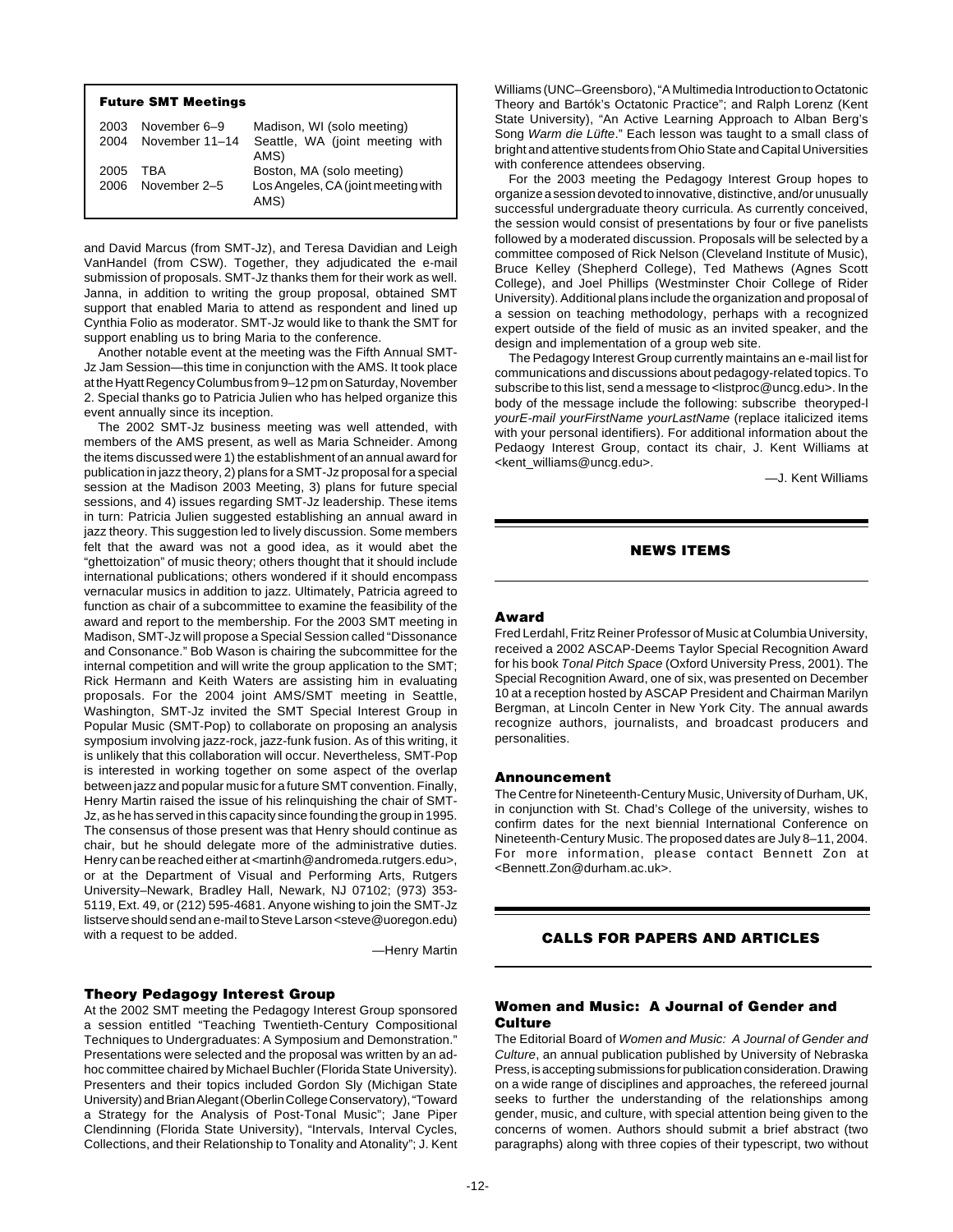identifying information and one with. The manuscripts (with endnotes) must conform to The Chicago Manual of Style, 14th ed. Articles should be submitted to Prof. Catherine Pickar, Department of Music, The George Washington University, Washington, DC 20052; or electronically to <cpickar@gwu.edu>.

# **Journal SEAMUS**

(Proposal deadline: March 1, 2003)

Journal SEAMUS invites submissions for Volume XVII of the journal. The deadline is March 1, 2003. The Society is devoted to the support and development of electro-acoustic music. The editors encourage contributions from all members of the electro-acoustic music community, including composers, theorists, musicologists, and aestheticians. Areas of interest include the aesthetics, theory, technology, and history of electro-acoustic music in the United States. All articles are reviewed by a jury of SEAMUS members. Manuscripts must be submitted electronically, either by e-mail or on disk. Microsoft Word 6.0 is the preferred format; if another word processor is used, files should be saved in either rtf or text formats. Manuscripts should be written according to The Chicago Manual of Style. Footnotes should be numbered consecutively and gathered at the end of the manuscript, and graphs, charts, and musical examples should be sent as separate attachments for ease of layout. Please include a brief biography (60 words or less). Electronic submissions should be sent to <jseamus@mail.utexas.edu>. Manuscripts on disk, books, compact discs, tapes, and videos submitted for review should be sent to Will Rice, Editor; Journal SEAMUS, Electronic Music Studios, The University of Texas at Austin, Austin, TX 78712.

# **MidAmerica Center for Contemporary Music**

(Proposal deadline: March 14, 2003)

The MidAmerican Center for Contemporary Music at Bowling Green State University is issuing a call for papers to be presented at their twenty-fourth Annual New Music & Art Festival to be held October 16–18, 2003; the festival will feature guest composer Bright Sheng. Papers on any aspect of music since 1945 are welcomed. Applicants must submit a signed cover letter and four anonymous copies of a 200-word abstract or a complete paper. Presentations will be limited to 20–25 minutes. The Center provides a small honorarium to assist presenters with travel expenses. Send abstracts or papers to the attention of William E. Lake, College of Musical Arts, Bowling Green State University, Bowling Green, Ohio 43403-0290; (419) 372-0522; <wlake@bgnet.bgsu.edu>. Entries must be postmarked by March 14, 2003.

# **University of Western Ontario Graduate Student Symposium in Music**

### (Proposal deadline: March 31, 2003)

The program committee for the Graduate Student Symposium in Music at the University of Western Ontario <www.music.uwo.ca/ graduate/grad-CFP2002.html> is pleased to invite submissions from graduate students for our fourth annual symposium, which will be held on June 7–8, 2003. The committee is seeking submissions in all areas of music scholarship, including ethnomusicology, music education, musicology, music psychology, and music theory. Proposals of an interdisciplinary nature are also encouraged. Those wishing to read a paper, which must be limited to 30 minutes, should submit six copies of an abstract (maximum 500 words, excluding illustrations).

In addition, we invite proposals for lecture-recitals and submissions from student composers to explicate their piece(s). Both kinds of sessions must be limited to 40 minutes. Send six copies of an abstract (500 words or less) and three copies of a cassette tape or CD with excerpts from the pieces under discussion. If you wish to have your recordings returned, send a stamped, self-addressed envelope. The author's name should appear only on the cover letter, along with the title of the paper, mailing address, e-mail address, and

telephone number. The deadline for the receipt of proposals is Monday, March 31, 2003. All submissions received before and up to the deadline will be acknowledged. Please send proposals and abstracts to Anita Hardeman, Graduate Student Symposium in Music 2003, Don Wright Faculty of Music, University of Western Ontario, Talbot College 210, London, Ontario, Canada N6A 2K3. Submissions and inquiries may also be sent through e-mail to <ahardema@uwo.ca>. Proposals sent in the body of an e-mail are preferred over attachments. Please have the subject line read Graduate Student Symposium.

# **International Musicological Society**

(Proposal deadline: May 1, 2003)

The 2004 Symposium of the International Musicological Society will be held in Melbourne, Australia, July 2004. This event will be cohosted by the International Council for Traditional Music (ICTM), the International Society for the Study of Popular Music (IASPM), and the Musicological Society of Australia (MSA). The themes for the meeting are: "Music Commemoration," "Music Commodification," and "Music Communication." Complete information about the meeting, including the call for papers, housing, travel, and registration can be found at <http://www.arts.monash.edu.au/music/sims2004/>.

### **Music in France (1830-1940)**

(Proposal deadline: TBA)

A Conference on Music in France (1830–1940) will be held in Melbourne, Australia July 18–20, 2004 immediately following the Symposium of the IMS in Melbourne (July 13–17, 2004). This conference will have as its major themes: "Exoticism, race and crosscultural interchanges/influences (especially interactions between France and Germany, Spain and Russia)," "Music and its social contexts, with special emphasis on music institutions, salons, publishers and music criticism," "Interactions between music, art, literature and contemporary thought," and "The impact of nationalism and politics on French music and musical discourse." To coincide with the conference, there will be a series of concerts and an exhibition on the impact of French musicians in Melbourne and Sydney during the 19th and early 20th centuries. Papers are also welcome on any aspect of French music during this period. For further information or expression of interest, please contact either Kerry Murphy <kerryrm@unimelb.edu.au> or Michael Christoforidis <mchri@unimelb.edu.au>.

# **SUMMER DEVELOPMENT OPPORTUNITIES**

### **CMS Summer Workshops**

The College Music Society sponsors several opportunities for professional development. Its offerings in 2003 include two workshops of special interest to theorists, along with two others of broader scope. Some information on the workshops is provided below. For additional information, contact: The College Music Society, 202 West Spruce St., Missoula, MT 59802; (800) 729-0235; <http:// collegemusicsociety.org/>; or visit the CMS professional development homepage at <http://www.music.org/activities/ProfDev/ profdevhome.html>.

# **Sixth Annual Summer Music Technology Institute**

(June 8–13, 2003) Illinois State University

This year the workshop will focus on developing music multimedia for mobile learning (Lectora, Dreamweaver, QuickTime, and basic graphic and audio editing tools), using animation and video tools for music (Flash, DVD, QuickTime 6.0, and more), Digital audio software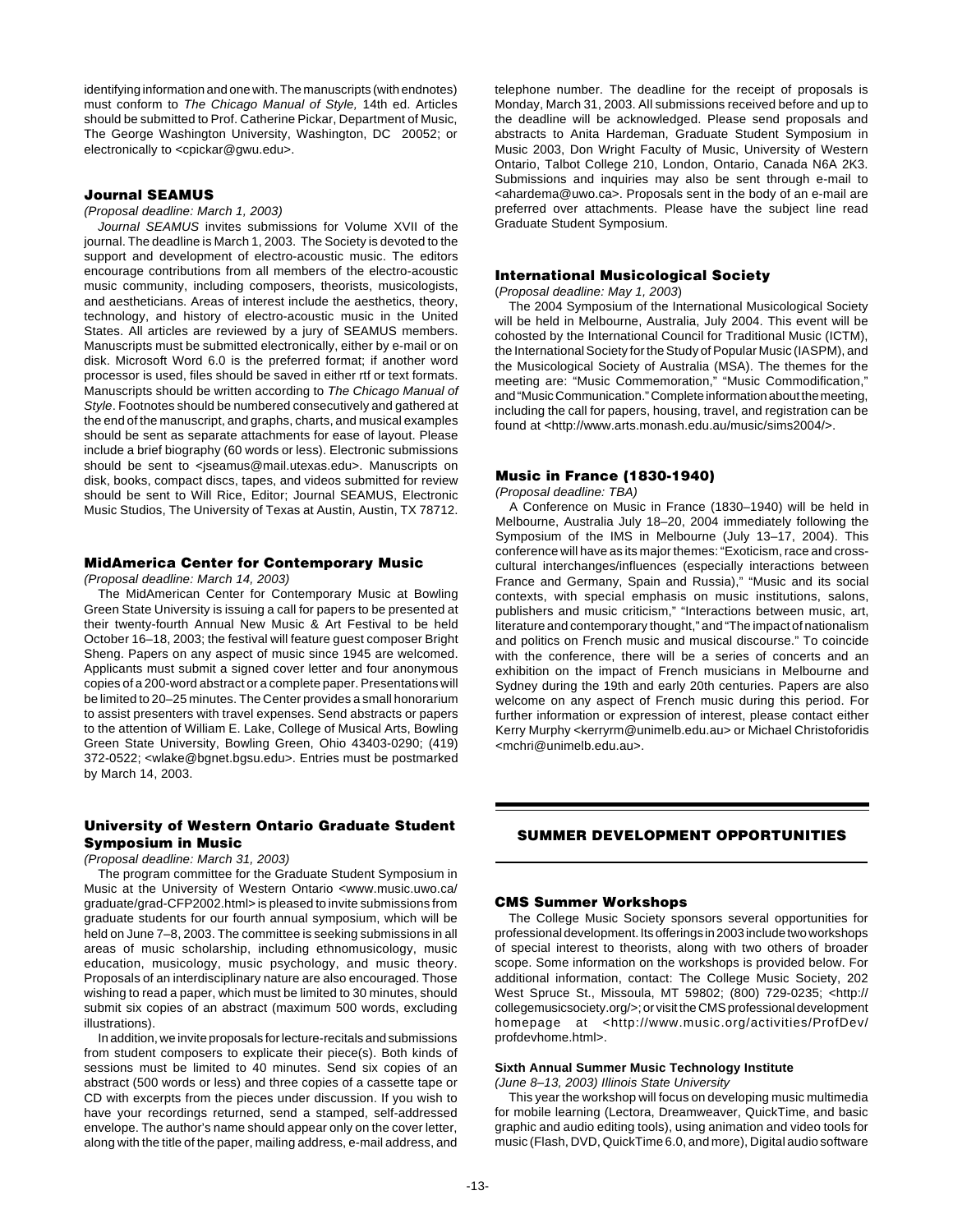for mobile recording and performing (Peak, CoolEdit, and more), music notation and online publishing for Web, PDAs, laptops; multitrack sequencing tools for MIDI and digital audio. Instruction will consist of lecture and demonstration, hands-on training, vendor presentations, and open lab time in four Macintosh and Windows labs. Registration is available for "Internet Observers" for online access to the morning lectures. The faculty will include Henry Panion (University of Alabama–Birmingham), Sam Reese (University of Illinois), Peter Webster (Northwestern University), and David Williams (Illinois State University).

### **Summer Institute in World Music**

(June 9–13, 2003) San Diego State University

### **Leadership Institute for Curricular Innovation in Higher Education** (June 11-15, 2003) Northwestern University

This institute has four goals: (1) to focus specifically on ideas for curriculum integration and/or innovation in higher music education; (2) to learn new ideas and lessons from leaders in the field who have been instrumental in curriculum innovation in higher education; (3) to aid teams of colleagues from various institutions in developing and launching curricular change projects at their home institutions; (4) to bring together teams of colleagues from various institutions to provide opportunities for collaboration both in the large group setting of all participants interested in curriculum change as well as within the groups defined by participants. The faculty will include Jeffrey Kimpton (University of Minnesota), Karen Wolff (University of Michigan), and David Ward-Steinman (San Diego State University).

# **The Music of Arnold Schoenberg's Middle Period**

# (June 2–July 4, 2003)

Yale Summer Programs will again offer a five-week course in Moedling, Austria, on the atonal music of Arnold Schoenberg, entitled "The Music of Arnold Schoenberg's Middle Period: From Romanticism to Dodecaphony." The instructor is Allen Forte, Yale Department of Music. The course is given in collaboration with the Arnold Schoenberg Center in Vienna, which is the major repository of Schoenberg's sketches and manuscripts, as well as other materials of signal importance to his life. Reasonably priced student housing in Moedling— about 20 minutes from central Vienna by fast train— or in Vienna is arranged by the Center, which also obtains concert tickets and provides other assistance. The Vienna concert and opera

### **SMT ONLINE ADDRESSES**

- SMT homepage: <http://www.societymusictheory.org>
- MTO homepage: <http://www.societymusic theory.org/ mto>
- SMT Help Desk:<http://www.societymusic theory.org/smtlist/homepage/help.html>
- List managers:
	- <smt-list@mail.lsit.ucsb.edu> (smt-list) <mto-list@societymusictheory.org> (mto-talk) <mto-manager@societymusictheory.org> (mto editor)
- System Administrator:<sys-admin@smt.ucsb.edu>
- Other addresses:<addresses@smt.ucsb.edu>
- Online Directory: <http://www.societymusictheory.org/ onlinedir/Members/>
- RILM (replacement for the SMT bibliographic database): <http://rilm.cic.net>

To subscribe to any SMT list services, go to the SMT homepage, or send an e-mail message to the list managers.

seasons continue through June, and the many other cultural resources of the city are easily accessible to students.

The class meetings are held in the Arnold Schoenberg Haus in Moedling, where the composer resided from 1918 until 1926. Moedling is a charming small town (founded about 900 A.D), with a rich musical heritage. It was a favored summer residence for Beethoven, and the Hafner house on the Hauptstrasse in which he resided is but a short walk from the Schoenberg Haus. The format of the course, which is conducted in English, is that of the Yale College seminar. Since the orientation is primarily analytical, participants are expected to have a background in basic tonal music theory and some experience in non-tonal music. One college credit is awarded upon successful completion of the course. Because enrollment is limited, interested persons are encouraged to apply early.

Application forms may be obtained by telephoning Yale Summer Programs at (203) 432-2430, by fax at (203) 432-2434, or from the Yale Summer Programs web site: <www.yale.edu/summer>. For further information, send an e-mail message to <allen.forte@yale.edu.>

# **Mannes Institute for Advanced Studies in Music Theory**

# (June 21–24, 2003)

The Mannes Institute for Advanced Studies in Music Theory is a privately supported, nonprofit, musical think-tank dedicated to communal investigation at the highest level of inquiry. It offers outstanding scholars around the world a unique opportunity to gather outside of the conventional conference format and learn from each other in a sustained and interactive way. An intensive series of participatory workshops, plenary sessions, and roundtable discussions focus on a different topic each year under the guidance of experts drawn from the international music community.

The Institute will convene its third annual gathering from June 21– 24, 2003 at Mannes College of Music in New York City on the topic of "Transformational Theory and Analysis." Approximately 45 participants selected from qualified applicants will come together in a collegial setting to explore and debate the concepts, techniques, evolution, significance, and future of one of the most important developments in our field in the past quarter century. Six workshops of 15 members will meet for a total of eight hours each: "Neo Riemannian Transformations in Parsifal" with Richard Cohn of the University of Chicago, "Three Topics in Transformational Theory" with Robert Morris (The Eastman School of Music), "Voice Leading and Transformation" with Joseph Straus (City University of New York), "Transformational Pathways into (Post-)Tonal Frontiers" with Edward Gollin (Harvard University), "K-net Technology and Intuition" with Henry Klumpenhouwer (University of Alberta), and "Transformational Approaches to Contemporary Music" with John Roeder (University of British Columbia). Three plenary sessions will convene on "Transformational Considerations in Schoenberg's Opus 23, No. 3" featuring David Lewin (Harvard University), "The Evolution and Context of Transformational Theory" moderated by Richard Cohn, Edward Gollin, and Robert Morris, and "The Scope and Limitations of Transformational Theory" moderated by Joseph Straus, Henry Klumpenhouwer, and John Roeder. Prior preparation based on assigned readings and active participation in the Institute's proceedings are required. Meals, including a reception and banquet are provided, and low cost group rate conference housing is available.

A detailed description of the Institute's unique mission and interactive methodology, workshops and plenary sessions, application policies and procedures, and an online application form are contained on the Institute's web site at <www.mannes.edu/mi>. The deadline to apply is March 1, 2003. Review is conducted by committee. Future programs are scheduled on "Musical Form" (2004) and "Rhythm and Temporality" (2005); prior topics included "Historical Music Theory" (2001) and "Schenkerian Theory and Analysis" (2002). Kindly direct all inquires to Wayne Alpern, Director, Mannes Institute for Advanced Studies in Music Theory, Mannes College of Music, 150 West 85th Street, New York, NY 10024 USA; (212) 877-8350; <mannesinstitute@aol.com>.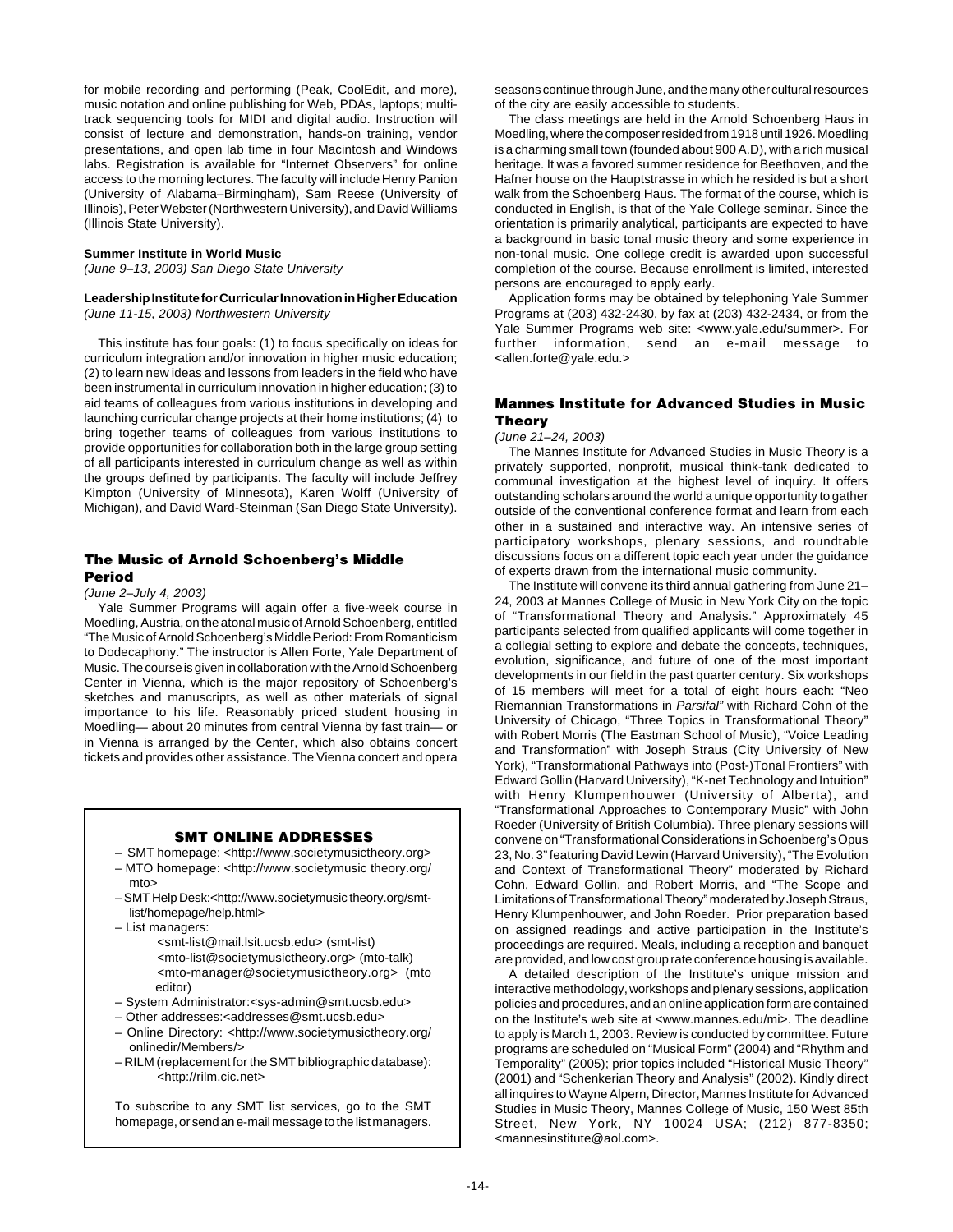# **UPCOMING CONFERENCES AND SYMPOSIA**

# **Bach's Passions: A Symposium on the History, Language, Music, and Theology of Johannespassion and Mattheuspassion**

(Conference: February 26–March 1, 2003)

The School of Arts and Sciences and the School of Music at the University of Miami are sponsoring an academic symposium on Bach's Passions. Johannespassion will be the central focus, but attention may also be given to other relevant works. Christoph Wolff will deliver an opening keynote speech, attend the paper panels, and offer his thoughts on the discussions generated at a concluding reception. In addition to participating in the symposium, panelists will be invited to attend musical events, which include a Master Class as well as a rehearsal and performance of Bach's Johannespassion, given by the Miami Bach Society as part of its annual Tropical Baroque Festival. An informal roundtable will also be held in order to promote dialogue between academics and performers. Beyond the planned academic and musical events, there will be free time for fine dining, experiencing South Beach, and generally enjoying Miami's most temperate time of year. For further information, please contact Donald Oglesby, Associate Professor of Music, P.O. Box 248165; Coral Gables, FL 33124-7610; (305) 284-4162; <doglesby@ miami.edu>.

# **American Handel Society**

(Conference: February 27–March 2, 2003)

The American Handel Society will hold its 2003 conference at the University of Iowa in Iowa City, February 27 through March 2, 2003. The program, registration form, and general information about the conference can be found at <http://www.uiowa.edu/~music/ handel\_conf/handel\_home.htm>.

# **Mozart and the Keyboard Culture of His Time**

(Conference: March 27–30, 2003)

The second biennial conference of the Mozart Society of America will be by hosted Cornell University and co-sponsored by the Department of Music and The Institute for German Cultural Studies. The meeting, devoted to the theme "Mozart and the Keyboard Culture of His Time," also has special sponsorship from the College of Arts & Sciences, the Cornell Concert Series, the Herbert F. Johnson Museum of Art, and the Karl A. Kroch Library. The keynote speaker, renowned pianist and Mozart specialist Robert Levin, will address the meeting on Friday afternoon. Over the course of three days, the conference will offer six sessions featuring numerous speakers and performers; the complete program can be found at <http://www.unlv.edu/mozart/conf\_sched.html>. An important focus of the conference will be the great diversity of keyboard instruments and sounds available to Mozart and other performers of his time. To this end, the Johnson Art Museum will host an exhibition of keyboard instruments drawn from collections at the Boston Museum of Fine Arts, the Metropolitan Museum of Art, and elsewhere. A special session on Mozart and the Pedal Clavier will feature two different types of pedal pianos and a pedal clavichord, offering participants a rare and exciting glimpse of a performance practice that we know was important to Mozart but has yet to be fully explored in our time. Musical highlights of the conference will include a chamber concert featuring accompanied keyboard sonatas with David Breitman and other artists. On Saturday evening, Malcolm Bilson will perfom Mozart concertos with Tafelmusik. Information about registration, accommodations, and travel is posted on the web site: <http:// www.unlv.edu/mozart/conf\_reg.html>. Any questions about the conference should be directed to Kathryn Libin, Dept. of Music,

Vassar College, Poughkeepsie, NY 12604-0018; <kalibin@vassar.edu> or <ksl@nic.com>.

# **Continuities and Discontinuities in the Austrian Twentieth Century**

(Conference: April 3–6, 2003)

The Centre for Austrian Studies is a collaborative venture between the Universities of Aberdeen and Edinburgh. Its aim is to foster interdisciplinary research in all aspects of Austrian life. From April 3– 6, 2003, the Centre for Austrian Studies will hold a major international retrospective conference entitled "Continuities and Discontinuities in the Austrian Twentieth Century." Spanning the whole of the 20th century, from the flourishing Imperial era to the radical vibrancy of the Second Republic, the conference will highlight Austria's leading role in literature, art, music, architecture, history, politics, psychology, and sociology during this period. The academic program will be complemented with a wide range of cultural events, which will take place in Edinburgh and Aberdeen throughout April and May and is planned to include literature readings, a film festival, concerts, theatre performances, and political debate. The keynote speakers include Wendelin Schmidt-Dengler (University of Vienna), David Frisby (University of Glasgow), Ian Boyd-Whyte (University of Edinburgh and Getty Institute, Los Angeles) and Christopher Hailey (Franz Schreker Foundation, Los Angeles and Arnold Schoenberg Institute, Vienna). Information about registration, the program, and housing is available at <http://www.abdn.ac.uk/austria/conf2003/ index.hti>.

### **International Orpheus Academy for Music Theory 2003**

(Conference: April 9–13, 2003)

The Orpheus Institute, an institute for post-academic degree programs in music in Flanders, Belgium (founded in 1996), is organizing its first "International Orpheus Academy for Music Theory." Here outstanding international guest professors will meet (pre-) professional music theorists, musicologists, and musicians from around the world. The 2003 Academy in Ghent, Belgium will focus on 20th-century music, aesthetics, theory, and philosophy. The aim of this Academy is to work with a selected group of approximately 30 participants in such a way that it will be an enriching experience for everyone involved. The main language for the Academy is English, but German and French are to be used as well. The guest professors of the "International Orpheus Academy for Music Theory 2003" are: Konrad Boehmer (Germany/The Netherlands), Jonathan Dunsby (United Kingdom), Yves Knockaert (Belgium), Max Paddison (United Kingdom), and Joseph N. Straus (United States). For more information, contact Frank Agsteribbe, Artistic Staff Member, Orpheus Institute, Korte Meer 12, B-9000 Ghent, Belgium; telephone: +32.9.330.40.81; <info@orpheusinstituut.be>.

### **EMP Pop Conference**

(Conference: April 10–13, 2003)

The Second Annual EMP Pop Conference, sponsored by the Seattle Museum Experience Music Project, will be held on April 10– 13, 2003 in Seattle, WA. The conference, "Skip a Beat: Challenging Popular Music Orthodoxy," will feature a variety of panels, keynotes, and performances. For information on last year's Pop Conference and detailed information about the 2003 conference, go to <http:// www.emplive.com/visit/education/pop\_music.asp>.

# **Reviewing the Canon: Borrowed Music in Films**

(Conference: May 1–4, 2003)

The Music Department at Stanford, in conjunction with the Stanford Humanities Center, is hosting an interdisciplinary conference on "nonoriginal" music in motion pictures on May1–4, 2003. This meeting will explore the uses of pre-existent music in film, ranging from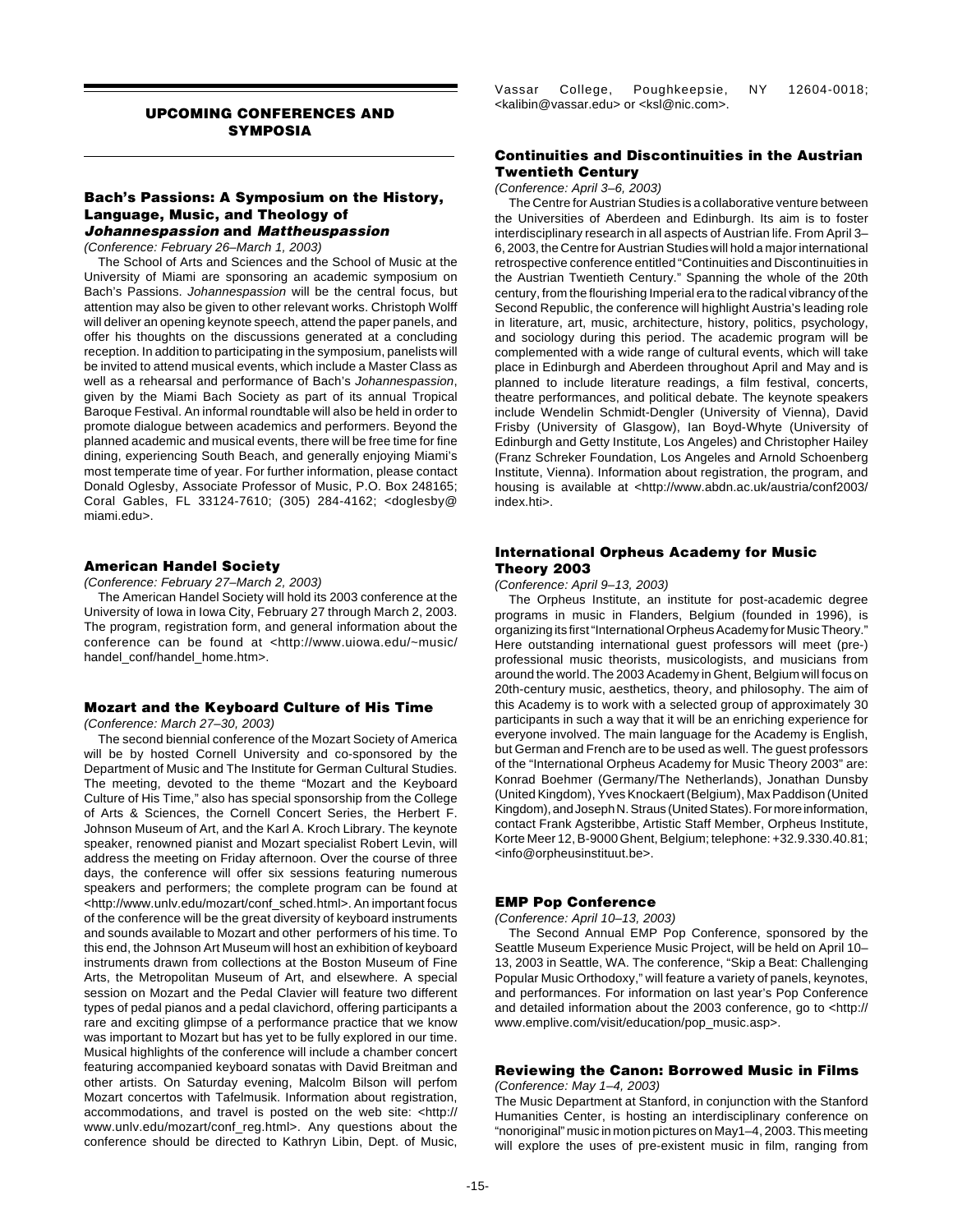Gregorian chant, symphony and opera music to Avant-garde, pop, jazz, and music borrowed from other films. We will consider the meanings that borrowed music has contributed both to soundtrack and as a diegetic element. Claudia Gorbman (University of Washington) will give the keynote address, which is entitled: "Something Borrowed, Something New: Marriages of Movie and Music." The invited guest speakers include: Daniel Goldmark (University of Alabama), "Classical Music and the Animated Canon"; Martin Marks (MIT), "Fathers and Sons: The Music of The Godfather Films, Parts I and II"; and Robynn Stilwell (Georgetown University), "The Return of the Suppressed: The Liminal and Abject Voice of the Adolescent Girl." For up-to-date information about the conference, please consult the symposium web site at <http://www.stanford.edu/ group/filmmusic/>, or contact Ashley Roof <massenet@ Stanford.edu>.

# **Society for Music Perception and Cognition**

### (Conference: June 16–19, 2003)

The biennial meeting of the Society for Music Perception and Cognition, SMPC 2003, will be held June 16–19, 2003 at the University of Nevada, Las Vegas. The primary objective of SMPC is to further the scientific and scholarly understanding of music from a broad range of disciplines, including music theory, psychology, psychophysics, linguistics, neurology, neurophysiology, ethology, ethnomusicology, artificial intelligence, computer technology, physics, and engineering. Presentations will consist of both paper and poster submissions. Information about travel, hotel and university accommodations, registration, and society membership will be posted on the conference web page: <http://psychology.unlv.edu/smpc/>. Questions about any of these issues can be directed to Michael D. Hall, Chair, Local Arrangements Committee, SMPC 2003, Psychology Department, University of Nevada–Las Vegas, 4505 Maryland Parkway, Box 455030, Las Vegas, NV 89154-5030; e-mail: <hallm@unlv.edu>.

# **Third Biennial Conference on Twentieth-Century Music**

### (Conference: June 26–29, 2003)

The Third Biennial Conference on Twentieth-Century Music will be held at the University of Nottingham, June 26–29, 2003. Planned conference sessions currently include: Baz Luhrmann's Moulin Rouge; Morton Feldman; The Impact of Recorded Sound Upon Compositional and Listening Practices; Music in Holland; Oral History as a Research Tool; Music and 20th-Century Islam; and Performance Practice in the Twentieth Century. Full details of the conference may be found at <http://www.nottingham.ac.uk/music/C20conference>.

# **Hull University Music Analysis Conference (HUMAC)**

### (Conference: July 10–13, 2003)

In association with the University of Hull and the journal Music Analysis (Blackwell Publishers), the Society for Music Analysis will hold its biennial international Music Analysis Conference at the Department of Music, University of Hull, July 10–13, 2003. Keynote addresses will be given by Richard Middleton (University of Newcastle), Richard Taruskin (University of California–Berkeley), and Nicholas Cook (University of Southampton). The papers for the conference fall into one of seven categories: Music Analysis and Performance, Music Perception, British Music Post-1945, Music Analysis and Editing, Second Viennese School, Analysis of Musical Multimedia, and Computer Applications. The program and conference details can be found on the conference web site at <http:// www.sma.ac.uk/>.

# **Music and Gesture**

### (Conference: August 28–31, 2003)

An International Conference entitled "Music and Gesture" will be held on August 28–31, 2003 in University of East Anglia, Norwich,

UK. Gestures play a central role in our lives. We gesture, make gestures, respond to other gestures, read and interpret gestures. We live in a gestural world. Various types of gesture form vital and integral parts of our musical activities, including physical, cognitive, psychological, expressive, communicative, emotional, sociological, analytical, and pathological gestures. This conference seeks to explore the ways in which gestures function in, and in relation to, musical practice, whether performance, listening, composition, or other such activities.Keynote addresses will be given by Nicholas Cook (Southampton, UK), Jane Davidson (Sheffield, UK), Robert Hatten (Indiana University, USA), David Lidov (York University, Canada), Justin London (Carleton College, USA), Alexandra Pierce (University of Redlands, USA), and John Rink (Royal Holloway, UK). The program and information about booking and accommodation will be available in March 2003 at <http://www.uea.ac.uk/~q519>.

# **European Society for the Cognitive Sciences of Music**

### (Conference: September 8–13, 2003)

The 5th Triennial Conference of the European Society for the Cognitive Sciences of Music (ESCOM5) will be held at the Hanover Conservatory of Music and Drama (Hochschule für Musik und Theater), Germany, September 8–13, 2003. The 2003 Hanover conference follows meetings of the music perception and cognition research community in Triest, Italy (1991), Liège, Belgium (1994), Uppsala, Sweden (1997), and Keele, UK (2000). The ESCOM5 conference venue is a train trip away from Berlin or Hamburg (1 1/2 hours). The former city of the last World Exposition has a famous Opera House, several universities, and a diversity of cultural life. The keynote speakers will be: Timothy D. Griffiths (Newcastle University, UK), "Neurobiology of Music Perception"; Gerhard Kubik (University of Mainz, Germany), "Audiopsychological Phenomena Studied in African Music Since 1959: Relative Ground-Beat, Metric Inversion and Inherent Patterns (Streaming)"; Tia DeNora (University of Exeter, Great Britain), "Social Psychology of Music: Music Listening in Everyday Life": Holger Hoege (University of Oldenburg, Germany), "Tendencies in Experimental Aesthetics"; Bjoern Merker (Royal University College of Music, Stockholm, Sweden), "Biomusicology"; and Helga de la Motte-Haber (Technical University of Berlin, Germany), "The Unity of Senses." The conference language is English or French. Information about the program, registration, and accommodations can be found at <http://www.escom5.de/>.

# **NEWS FROM REGIONAL AND AFFILIATE THEORY SOCIETIES**

### **University at Buffalo Graduate Student Symposium**

The University at Buffalo Graduate Student Symposium will be held on March 29–30, 2003, in Buffalo, NY. The keynote speaker will be Professor Karen Fournier, University of Wisconsin–Oshkosh. For more information about the symposium, please contact Roxane Prevost <rprevost@buffalo.edu>, or use the "MuGSA" link on the University at Buffalo, Department of Music home page: <http:// www.music.buffalo.edu/>.

### **Canadian University Music Society**

The Canadian University Music Society (CUMS) and the Canadian Association of Music Libraries, Archives, and Documentation Centres (CAML) will hold their annual conference jointly from May 28–31, 2003 at Dalhousie University/University of King's College (Halifax, NS) as part of the Congress of the Social Sciences and Humanities. The Board of the Canadian Federation for the Humanities and Social Sciences (CFHSS) has chosen "Conflict and Cooperation" as a major theme for the Congress, with the following three subthemes: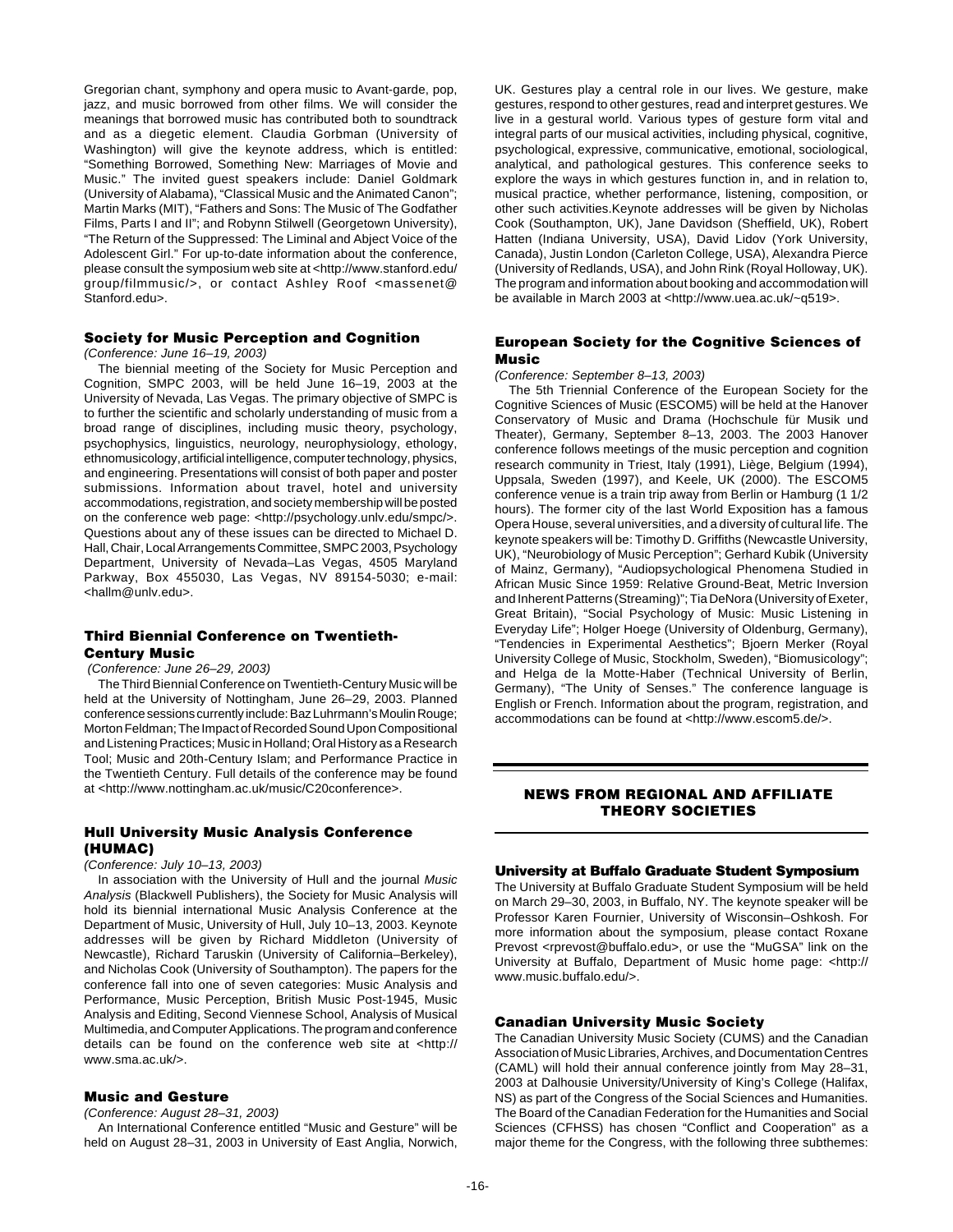"Local, National, Global," "Representations of Justice," and "Wealth and Creativity." The conference program will be announced by February 24, 2003 and posted on the CUMS web site at <http:// www.cums-smuc.ca/conference/programme.html>.

Current membership dues run from July 1, and are \$46 (Canadian) for regular members and \$25 for students, independent scholars, and retired persons. Membership applications should be sent to CUMS, Box 507, Station Q, Toronto, ON M4T 2M5, Canada. Members receive The Canadian University Music Review, a journal with a Canadian emphasis, that contains refereed articles on a wide range of musical topics, as well as reviews of current books and records; the biennial CUMS Directory, which provides a complete listing of fulland part-time personnel teaching in departments, schools, and faculties at some forty-one Canadian universities offering degree programs and courses in music; and the CUMS Newsletter, published in late fall and in the spring.

# **City University of New York – Graduate Students in Music**

The City University of New York - Graduate Students in Music will be holding its sixth annual Music Symposium at the CUNY Graduate Center in New York City on April 5, 2003. The Keynote Address will be presented by Suzanne Cusick, Professor of Music at New York University. Graduate students in the areas of musicology, performance studies, music theory, and ethnomusicology were invited to submit proposals concerning any aspect of scholarly research in their field by January 29, 2003. For information about the symposium, please contact: Heather Laurel Feldman, Music Program, CUNY – Graduate Center, 365 Fifth Ave, New York, NY 10016; (212) 817–8590; <hfeldman@gc.cuny.edu>.

# **Florida State University Music Theory Society**

The primary activity of the FSU Music Theory Society this fall was attending the national SMT conference. We had thirteen student members and seven faculty members make the 900 mile trek to Columbus. The FSU Music Theory Society will hold its annual Forum on Saturday, February 8, 2003 at Florida State University. The keynote speaker will be Professor James Buhler (University of Texas). The program and directions to the forum are available at our website at <http://otto.cmr.fsu.edu/~theory/MTS/forum.htm>. For more information about the meeting, please contact the program cochairs Robert T. Kelley and Craig Filar, FSU Theory Forum, School of Music, Florida State University, Tallahassee, FL 32306-2098.

# **GAMMA-UT**

GAMMA-UT, the Graduate Association of Music and Musicians at University of Texas, announces its third annual conference, which will be held on Friday and Saturday, March 28–29, 2003, at the University of Texas at Austin. Scholars from the areas of music theory, composition, musicology, and ethnomusicology will meet to share their research, and composers will be presenting their works in a concert to be held the evening of Friday, March 28. This year's keynote speaker is Daniel Chua from Kings College, London. Dr. Chua's approach is characterized by his attempt to move music analysis beyond its internal systems into social, political, and philosophical issues. For more information about the conference, please visit our web site at <http://gammaut.music.utexas.edu>, or contact the conference chair, Gene K. Willet, at <gammaut@mail. music.utexas.edu>.

### **Georgia Association of Music Theorists**

GAMUT 11, scheduled to appear winter 2003, will be a special issue devoted to music and movement. Please address all inquiries about GAMUT, including subscriptions, manuscripts, proposals for reviews, back issues, or any other responses and communications to Kristin Wendland, GAMUT Editor, Department of Music, Emory University, 1804 North Decatur Road, Atlanta, GA 30322.

# **Indiana University Graduate Theory Association**

The Indiana University Graduate Theory Association co-sponsors a colloquium series in music theory at Indiana University each semester. Speakers in the series this fall included Eric Isaacson, Lewis Rowell, Frank Samarotto, and Ryan McClelland (all of Indiana University); Kevin Holm-Hudson (University of Kentucky), Steve Larson (University of Oregon), and Jeffrey Gillespie (Butler University). In addition to the colloquium series, the GTA will sponsor a visit by Joel Lester (Mannes College of Music) on March 26–28. Prof. Lester will lecture, meet individually with students, and visit several classes. This visit is sponsored in part by a grant from Indiana University.

Finally, members of the GTA will participate in a chamber music recital on February 22. The tentative program includes two works by Stravinsky, and the premiere of a new chamber piece by member Victoria Malawey, among other works. The performers are almost all theory majors or associate instructors of theory at Indiana University.

The GTA is an organization of graduate students at Indiana University interested in music theory. Officers are Stan Kleppinger, president; Paul Robbins, vice president/treasurer; Matthew Boyer, secretary; Melissa Korte, representative to the Graduate Student Organization; and Amy Engelsdorfer, representative to the Dean's Advisory Committee. The GTA publishes the journal Indiana Theory Review; its current editor is Ryan McClelland. E-mail: <gta@indiana.edu>; web site: <http://theory.music.indiana.edu/gta>.

### **McGill University Music Graduate Society**

The McGill University Music Graduate Society is pleased to announce its annual graduate research symposium. Entitled "Engendering Change: New Directions in Music Studies," this year's meeting will take place at McGill the weekend of March 21–23. Our guest speaker will be Professor Ellie Hisama, Brooklyn College, CUNY. Graduate students and professors in all music disciplines are encouraged to attend.

### **Midwest Graduate Music Consortium**

The seventh annual conference of the Midwest Graduate Music Consortium will be held at Northwestern University, February 28– March 1, 2003. The program will include a concert of new music on Friday evening, February 28, 2003, in the Chapel of Garrett Evangelical Seminary. Performances will be given by musicians from the Northwestern community. The Midwest Graduate Music Consortium is a joint venture organized by graduate students from the University of Wisconsin–Madison, the University of Chicago, and Northwestern University. For more information about the meeting, please contact Julie McQuinn, MGMC Program Chair, Office of Academic Studies/ Composition, Northwestern University, 711 Elgin Road, Evanston, IL 60208; <j-mcquinn@northwestern.edu>.

### **Music Theory Society of the MidAtlantic**

The Music Theory Society of the MidAtlantic will be founded at the Peabody Conservatory of Music, April 4–5, 2003. This final region of the US will include Delaware, Maryland, New Jersey, Pennsylvania, Virginia, and West Virginia. Michael Rogers (University of Oklahoma), author of Teaching Music Theory, will give a special presentation with time for discussion. Robert Gauldin (The Eastman School of Music), a Past-President of SMT, will give the Keynote Address. The postmark deadline for proposals on any aspect of music theory was January 20, 2003. There will be a special award for the best graduate student paper selected. A celebratory banquet of the charter members—all those in attendance—will take place on Friday evening; accommodations, a registration form, and activity information may be viewed on the MTSMA web site: <http://mtma.shorturl.com>. Members of the Program Committee include Susan Clermont (The Library of Congress), Dora Hanninen (University of Maryland at College Park), Ted Latham (Temple University), Joel Phillips (Westminster Choir College of Rider University), Vicki Stroeher (Marshall University), Sonia Vlahcevic (Virginia Commonwealth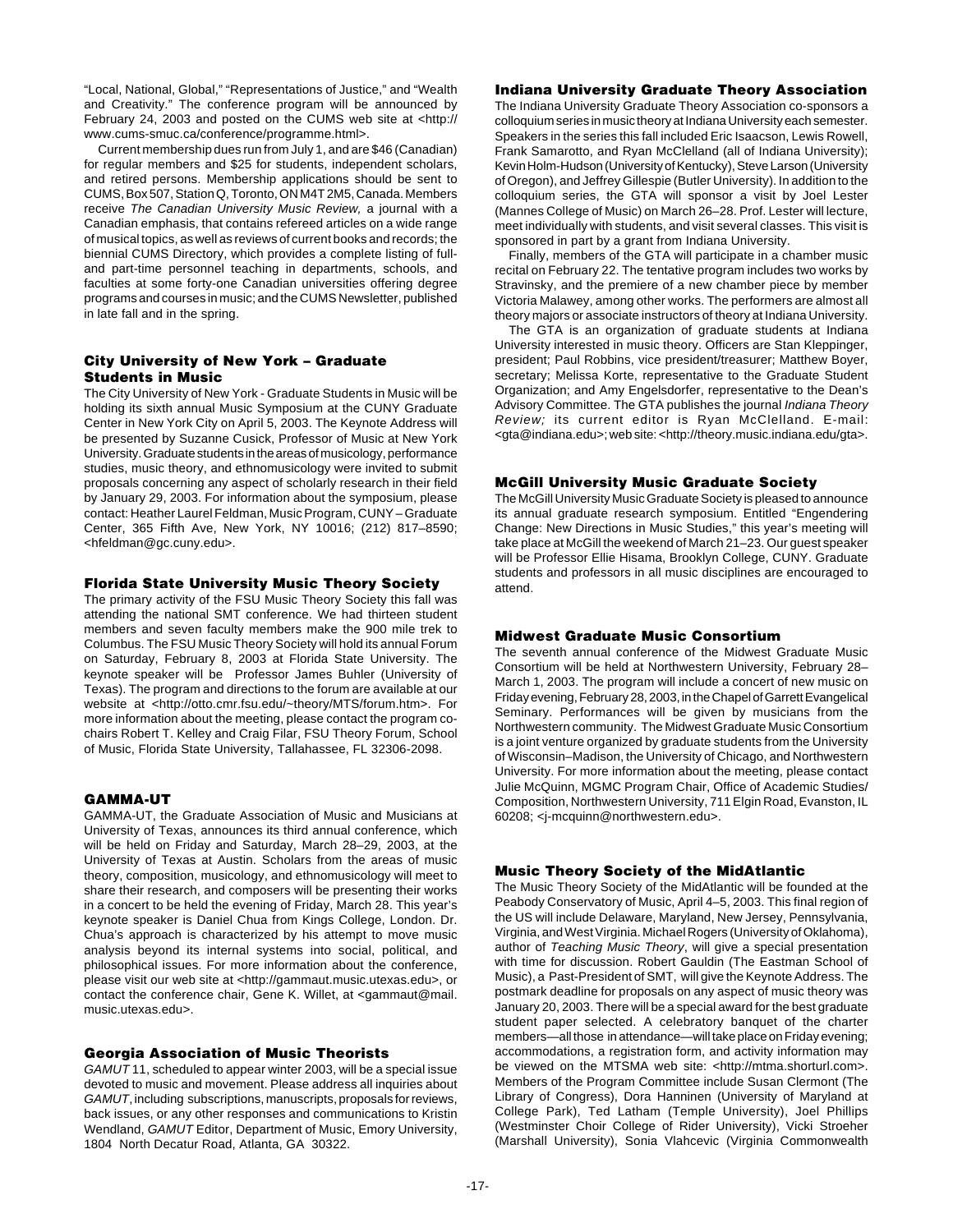University), with Pamela L. Poulin (Peabody Conservatory of Music, Johns Hopkins University), chair.

# **Music Theory SouthEast**

The twelfth annual meeting of Music Theory SouthEast will be held on March 14–15, 2003 at Davidson College in Davidson, NC. The Program Committee for the meeting consists of John Cuciurean (Florida International University), chair; Evan Jones (Florida State University), Matthew Shaftel (Florida State University), Paul Wilson (University of Miami), and Elizabeth Smith (Florida State University), student member. Current officers include Thomas Huener (East Carolina University), president; Jane Piper Clendinning (Florida State University), treasurer; Matthew Shaftel (Florida State University), member-at-large; and Mark Parker (Bob Jones University), secretary. The primary goal of Music Theory SouthEast is to foster the discipline of music theory throughout the region, which includes the states of Florida, Georgia, South Carolina, North Carolina, Virginia, and West Virginia. Membership is open to interested persons from any region. Annual dues are \$10 for faculty and \$5 for students. More information about the activities of MTSE may be obtained on their web site at <http://music.uncg.edu/mtse>.

# **Music Theory Midwest**

The Fourteenth Annual Meeting of Music Theory Midwest will be held May 16–17, 2003 at Indiana University in Bloomington, Indiana. Our keynote speaker will be John Buccheri (Northwestern University), whose address is titled "Deep Learning in the Theory Classroom: Pacing, Bumping, and Waltzes 'in Four'." The meeting will coincide with the Bloomington Early Music Festival, and we hope to have some stimulating crossovers. For more information, please contact Robert Hatten <rohatten@indiana.edu>, or check the MTMW website at <http://www.wmich.edu/mus-theo/mtmw/>.

MTMW draws its officers and executive board from the Great Lakes and Great Plains states, and includes Michigan, Ohio, Kentucky, Wisconsin, Indiana, Illinois, Minnesota, Iowa, North Dakota, South Dakota, Kansas, Nebraska, Missouri, Tennessee, Oklahoma, and Arkansas. Officers include Robert Hatten (Indiana University), president; Nancy Rogers (Florida State University), treasurer; Claire Boge (Miami University), treasurer; Kevin Holm-Hudson (University of Kentucky), Per Broman (Butler University), Ron Rodman (Carleton College), and Hali Fieldman (University of Missouri–Kansas City), area representatives; Shersten Johnson (University of Wisconsin– Madison) and David Helvering (University of Iowa), student representatives. David Loberg Code (Western Michigan University) continues to maintain the MTMW web site.

MTMW welcomes members from all geographic areas. Annual dues are \$15 (regular), \$20 (joint), and \$10 (student/emeritus), and may be sent to Nancy Rogers, MTMW Treasurer, School of Music, Florida State University, Tallahassee, FL 32306-1180 <Nancy.Rogers@music.fsu.edu>. (No longer living in the Midwest, Nancy has graciously agreed to remain as Treasurer until we hold elections.) Donations to the Arthur J. Komar Student Award are always welcome.

# **Oklahoma Music Theory Round Table**

The Oklahoma Music Theory Round Table, the world's oldest professional music theory society, held its annual meeting in October at Oklahoma Baptist University, where they enjoyed presentations by several local faculty and a round-table discussion on the Advanced Placement Music Theory exam. For more information on the Round Table, visit our web site at <http://faculty-staff.ou.edu/S/ Kenneth.D.Stephenson-1/omtrt.html>, or contact Ken Stephenson, Assoc. Prof. Music Theory, The University of Oklahoma, Norman, OK 73019; (405) 325-1650; <kstephenson@ou.edu>.

### **New England Conference of Music Theorists**

The 2003 meeting of the New England Conference of Music Theorists will be a joint meeting with the Music Theory Society of New York

State. The meeting will be held at Yale University, April 26–27, 2003. This will be the first joint meeting between NECMT and MTSNYS and we are all very excited about the opportunities it presents. The Program Committee for this meeting consists of Mary Arlin (Ithaca College), chair; James Baker (Brown University); Joseph Dubiel (Columbia University); Peter Kaminsky (University of Connecticut); Philip Rupprecht (Brooklyn College and Graduate Center, CUNY); and Janet Schmalfeldt (Tufts University). David Clampitt (Yale University) is handling the local arrangements. The current officers in NECMT are Gary S. Karpinski (University of Massachusetts, Amherst), president; Deborah Burton (Fordham University), secretary; and Roger Graybill (New England Conservatory), treasurer. For further information about NECMT, please visit our website at <http:/ /homepage.mac.com/necmt/>.

# **Music Theory Society of New York State**

The 2003 meeting of MTSNYS will be the first to be held jointly with the New England Conference of Music Theorists, and will be hosted by Yale University on April 26–27, 2003. The program is listed on the MTSNYS web site <http://www.ithaca.edu/music/mtsnys/>. Members of the Joint 2003 Program Committee are Mary Arlin (Ithaca College), chair; James Baker (Brown University); Joseph Dubiel (Columbia University); Peter Kaminsky (University of Connecticut); Philip Rupprecht (Brooklyn College and Graduate Center, CUNY); and Janet Schmalfeldt (Tufts University). Hotel information is available from the Local Arrangements Chair, David Clampitt (Yale University), <david.clampitt@yale.edu>, and on the MTSNYS website.

Volume 27 of Theory and Practice (2002), for members of the Society in the year 2001-02, has recently been published. Submissions are invited and should be sent to David Carson Berry, Yale Dept. of Music, P.O. Box 208310 (or 143 Elm St., if not sending via USPS), New Haven, CT 06520. Since Theory and Practice uses blind review, please send three copies anonymously with an identifying cover letter. Membership in the Music Theory Society of New York State is open to all persons interested in any aspect of music theory and includes a subscription to Theory and Practice. The membership year for MTSNYS is the academic year from July 1; dues are \$24 (individual), \$12 (student/retired), and \$30 (joint); members outside the U.S. please add \$5. Inquiries regarding membership/subscriptions should be addressed to Timothy Johnson, MTSNYS Treasurer, School of Music, Ithaca College, Ithaca, NY 14850-7250. Back issues of the journal may be requested from the subscriptions manager, Joel Galand, Eastman School of Music, 26 Gibbs Street, Rochester, NY 14602, or by using the form contained on the MTSNYS web site at <http://www.ithaca.edu/music/mtsnys/>.

2002–03 officers include David Gagné (Queens College and Graduate Center, CUNY), president; Mark Anson-Cartwright (Hofstra University), vice president; Poundie Burstein (Hunter College and Graduate Center, CUNY), secretary; Timothy Johnson (Ithaca College), treasurer; and board members Wayne Alpern (Mannes College of Music), Matthew Bribitzer-Stull (University of Minnesota), Jan Miyake (Oberlin College Conservatory), and Pamela Poulin (Peabody Institute).

### **Rocky Mountain Society for Music Theory**

The Rocky Mountain Society for Music Theory will hold its ninth annual conference on April 11–12, 2003 at the University of Arizona, Tucson, AZ, in conjunction with the Rocky Mountain Chapter of the American Musicological Society and the Southwest Chapter of the Society for Ethnomusicology. The program committee for this meeting is: Daphne Leong (University of Colorado at Boulder), chair; Lisa Derry (Albertson College), Yonatan Malin (University of Chicago), and Scott Murphy (University of Kansas). Timothy Kolosick (University of Arizona) is coordinating local arrangements. Registration, local arrangements, and the meeting program can be found on the RMSMT web site at <http:/ /jan.ucc.nau.edu/~tas3/rmsmt.html>. For general information about the RMSMT, please contact Steven Bruns, College of Music, University of Colorado at Boulder, 18th & Euclid, Campus Box 301, Boulder, CO 80309-0301; <bruns@spot.colorado.edu>.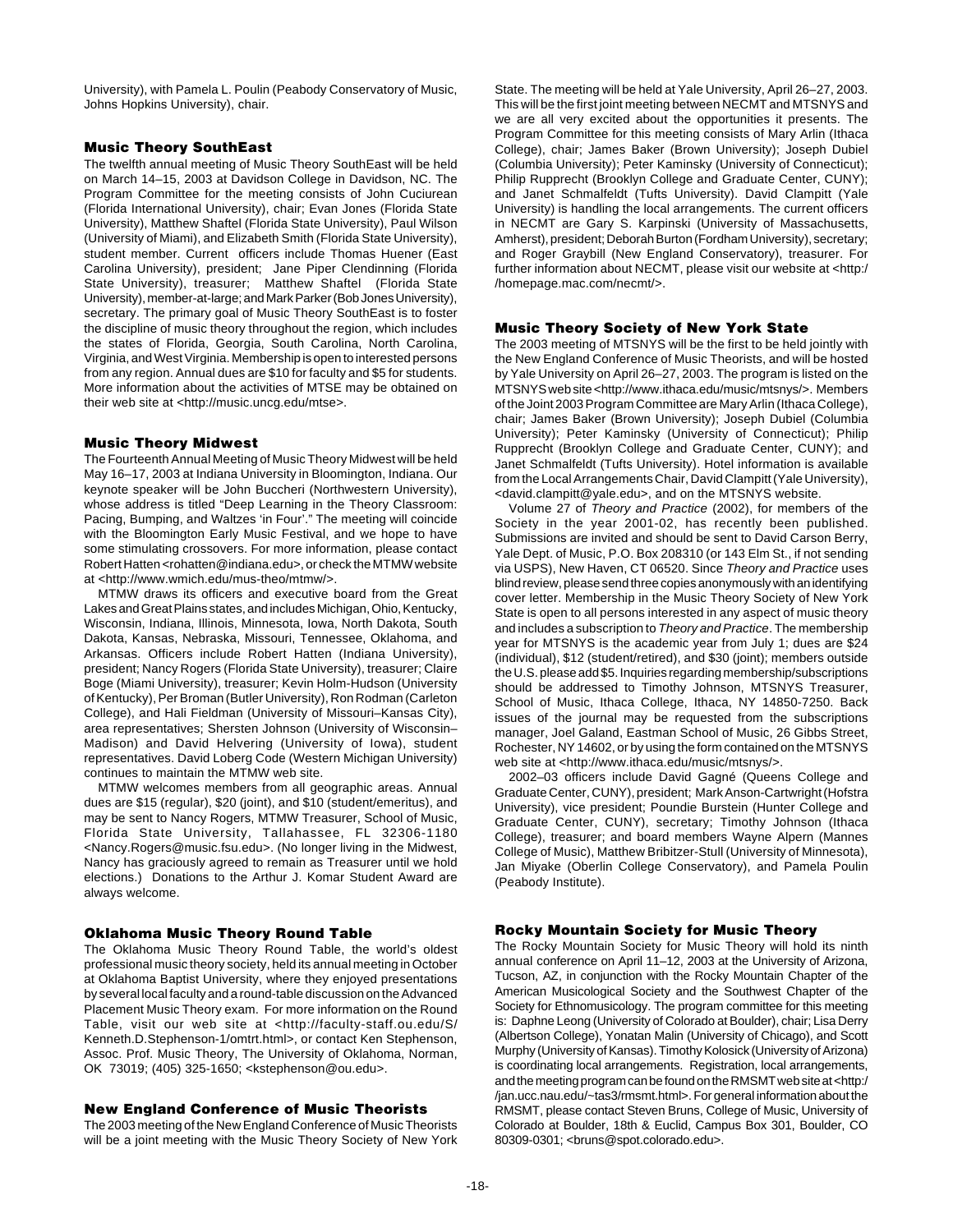### **South Central Society for Music Theory**

Preparations are underway for the twentieth annual meeting of the South Central Society for Music Theory (SCSMT), to be held February 21–22, 2003 at the University of Alabama in Tuscaloosa, AL. The local arrangements committee is composed of Stephen Peles (chair), David Durant, and Marvin Johnson. Dr. Peles may be contacted at <speles@bama.ua.edu> for further information. SCSMT serves the states of Alabama, Arkansas, Kentucky, Louisiana, Mississippi, Missouri, and Tennessee, although membership is open to all people interested in the discipline, regardless of locality. Annual dues are \$15 (\$10 for students). Officers for 2002–03 are Kevin Swinden, president; Mark McFarland, vice president; James MacKay, secretary; Sheila Forrester, treasurer; Timothy McKinney, archivist; Robert Peck, webmaster; and Jeff Perry, listserv administrator.

SCSMT runs a discussion forum and mailing list for music theorists in the south central US and adjacent regions. This forum, SCSMT-L, runs under the LISTSERV protocol familiar to SMT list members. SCSMT-L is an informal sounding board for music theory teachers and scholars in the region and is a vehicle for conveying information about annual meetings, as well as a resource that permits list members to participate in program planning. All those interested in music theory pedagogy or research are invited to join. To subscribe to SCSMT-L, send an e-mail message to <listserv@listserv.lsu.edu> with the line "subscribe scsmt-l" followed by your first and last names in the body of the text. Make sure that the e-mail account from which you send it is the account where you wish to receive SCSMT-L messages. You will receive information about how to use the list within a couple of days.

# **Texas Society for Music Theory**

This year the Texas Society for Music Theory will have its twenty-fifth ("silver anniversary") conference at Texas Christian University in Fort Worth on February 21–22. Local arrangements will be handled through Blaise Ferrandino. The deadline for submission of proposals was December 2, 2002. The submissions are currently being reviewed; the program will be announced in the middle of January. A substantial portion of this year's conference will be dedicated to papers, posters, and discussion concerning theory pedagogy—especially in the core curriculum. In keeping with this theme, we are honored to have Dr. Stefan Kostka of the University of Texas–Austin giving the keynote address. Dr Kostka is co-author of Tonal Harmony with an Introduction to Twentieth Century Music, 4th ed. (McGraw-Hill, 2000), and author of Materials and Techniques of Twentieth-Century Music, 2d ed. (Prentice-Hall, 1999).

Current TSMT officers are Blaise J. Ferrandino (Texas Christian University), president; Timothy McKinney (University of Texas –Arlington), president-elect; Philip Baczewski (University of North Texas), secretary; Jana Millar (Baylor University), treasurer; Ed Pearsall (University of Texas–Austin), Tim Koozin (University of Houston), and Nico Schüler (Southwest Texas State University). For additional information about TSMT, contact Blaise Ferrandino, Box 297500, Texas Christian University, Ft.Worth, TX, 76129; (817) 257-7602; <B.Ferrandino@tcu.edu>. The TSMT web site, maintained by Phillip Baczewski, is located at <http://tsmt.unt.edu/>.

### **West Coast Conference of Music Theory and Analysis**

The West Coast Conference of Music Theory and Analysis (WCCMTA) invites all who are interested in music theory to join. Members do not have to live on the west coast, but all of our meetings take place there. The 2003 meeting of WCCMTA will take place March 21–23, 2003 at the University of New Mexico in Albuquerque, NM. The Best Student Presenter at the conference will be awarded a nearly-complete set of back issues of Music Theory Spectrum. Participants from other regions of the world are very welcome, but all presenters are expected to join WCCMTA. Rick Cohn (University of Chicago) will give the keynote address and, with Jack Douthett (Technical Vocational Institute, Albuquerque), will offer a special workshop on Neo-Riemannian Theory. A banquet honoring WCCMTA's founding president, Pieter van den Toorn, will feature his "Remarks on Today's Interdisciplinarian." Conference participants may join an excursion to the Native American Cliff Dwellings at Bandelier National Monument. Forthcoming WCCMTA meetings are scheduled to take place at the University of California at Santa Barbara (2004, hosted by Patricia Hall and colleagues at UCSB), the University of British Columbia in Vancouver (2005, hosted by William Benjamin and Richard Kurth), and Mills College (2006, hosted by David Bernstein).

A committee consisting entirely of student members of WCCMTA (Tim Hughes, Susan Kim, Sean Malone, Nicole Walker, and Leigh VanHandel) submitted nominations for our upcoming election of officers, and the society approved a vote-on-the-web procedure for that election. The deadline for that vote is March 10, 2003. For information and instructions on how to vote, as well as other up-to-date WCCMTA information, please visit the web site at <http:// darkwing.uoregon.edu/~wccmta/WestCoastConf.html>.

Current officers of WCCMTA are Steve Larson (University of Oregon), president; Patricia Hall (UC Santa Barbara), secretary; and Jack Boss (University of Oregon), treasurer. Membership fees are \$10 (individual), \$5 (student/retired). Jack Boss maintains the WCCMTA web site. If you have questions concerning WCCMTA, visit the web site or contact Steve Larson, University of Oregon, School of Music, 1225 University of Oregon, Eugene, OR 97403-1225; <steve@uoregon.edu>; (541)-346-5651.

### **REGIONAL AND AFFILIATE THEORY SOCIETY CONTACTS**

### **Canadian University Music Society**

Glen Carruthers School of Music Brandon University Brandon, MB R7A 6A9 Canada <carruthers@brandonu.ca>

### **CUNY — Graduate Students in Music**

Heather Laurel Feldman Music Program CUNY – Graduate Center 365 Fifth Avenue New York, NY 10016 <hfeldman@gc.cuny.edu>

### **Florida State University Music Theory Society**

c/o Jane Clendinning School of Music Florida State University Tallahassee, FL 32306-2098 <jane\_c@cmr.fsu.edu>

### **GAMMA–UT**

c/o Gene Willet <gammaut@mail.music.utexas.edu>

### **Indiana University Graduate Theory Association**

Stan Kleppinger GTA, School of Music Indiana University Bloomington, IN 47405 <skleppin@indiana.edu>

### **McGill Music Graduate Society**

c/o Faculty of Music McGill University 555 Sherbrooke St. West Montréal, QC H3A 1E3 Canada <mgs@music.mcgill.ca>

# **Midwest Graduate Music Consortium**

Julie McQuinn School of Music Northwestern University Evanston, Illinois 60208-1200 <j-mcquinn@northwestern.edu>

### **Music Theory Society of the MidAtlantic**

Pamela Poulin Peabody Conservatory of Music John Hopkins University 1 E. Mount Vernon Pl. Baltimore, MD 21202 <poulin@peabody.jhu.edu>

### **Music Theory Midwest**

Robert Hatten School of Music Indiana University Bloomington, IN 47405 <rohatten@indiana.edu>

### **Music Theory Society of New York State**

David Gagné Aaron Copland School of Music Queens College, CUNY Flushing, NY 11367 <gagne.d@worldnet.att.net>